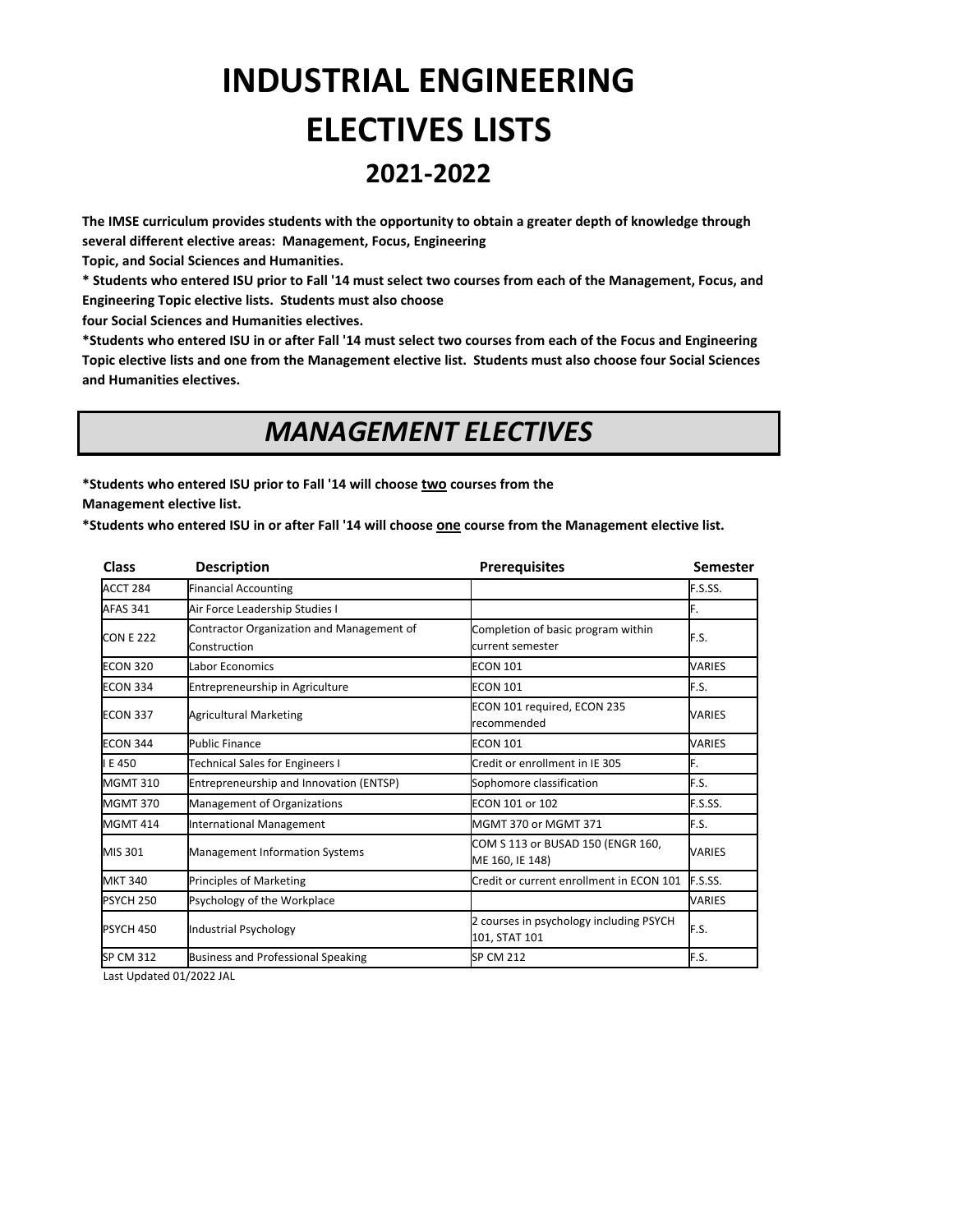## *FOCUS ELECTIVES*

**Students will choose two classes (6 credits total) from the five focus areas: Systems Engineering & Engineering Management, Human Factors, Operations Research & Analytics, Manufacturing, & Enterprise Computing.**

**Systems Engineering and Engineering Management** - focuses on the strategies necessary for solving internal and external problems of a company in areas such as production, quality, project management, sales, and marketing strategies.

| <b>Class</b>     | <b>Description</b>                                           | <b>Prerequisites</b>                                                                          | <b>Semester</b>                       |
|------------------|--------------------------------------------------------------|-----------------------------------------------------------------------------------------------|---------------------------------------|
| <b>ACCT 215</b>  | Legal Environment of Business                                | Sophomore classification                                                                      | F.S.SS.                               |
| ACCT 285         | <b>Managerial Accounting</b>                                 | ACCT 284                                                                                      | F.S.SS.                               |
| AER E 452        | Introduction to Systems Engineering & Analysis (I E)         | Junior Classification in an Engineering<br>Major                                              | SS                                    |
| CON E 380        | <b>Engineering Law</b>                                       | Junior Classification                                                                         | F.S.                                  |
| <b>ECON 355</b>  | International Trade and Finance *                            | ECON 101, 102                                                                                 | VARIES                                |
| ECON 371         | <b>Introductory Econometrics</b>                             | ECON 301, ECON 302 or ECON 353,<br><b>STAT 326</b>                                            | F.S.                                  |
| <b>ECON 416</b>  | Industrial Organization                                      | ECON 301                                                                                      | VARIES                                |
| <b>ECON 431</b>  | <b>Managerial Economics</b>                                  | <b>ECON 301</b>                                                                               | VARIES                                |
| <b>ECON 437</b>  | Commodity Marketing and Risk Management                      | ECON 235, ECON 301, STAT 326                                                                  | VARIES                                |
| <b>ECON 455</b>  | International Trade *                                        | <b>ECON 301</b>                                                                               | VARIES                                |
| <b>ECON 457</b>  | International Finance *                                      | <b>ECON 302</b>                                                                               | VARIES                                |
| <b>ECON 532</b>  | Managerial Economics for the Global Organization             | ECON 101 & enrollment in MBA or BAS<br>program, not for ECON majors                           | VARIES                                |
| <b>ECON 571</b>  | Intermediate Econometrics                                    | <b>ECON 500</b>                                                                               | S.                                    |
| <b>ENGR 430</b>  | Entrepreneurial Product Engineering (IE)                     | Junior Classification                                                                         | F. Alt S.,<br>offered<br>irregularly. |
| <b>ENGR 434X</b> | Entrepreneurial Product Engineering Design Project<br>(IE)   | E 430 or ENGR 430                                                                             | S.                                    |
| <b>FIN 301</b>   | Principles of Finance                                        | ACCT 284, ECON 101, and STAT 226 (or<br>STAT 231)                                             | F.S.SS.                               |
| E 430            | <b>Entrepreneurial Product Engineering (ENGR)</b>            | Junior Classification                                                                         | F. Alt S.,<br>offered<br>irregularly. |
| E 434X           | Entrepreneurial Product Engineering Design Project<br>(ENGR) | E 430 or ENGR 430                                                                             | S.                                    |
| E 451            | <b>Technical Sales for Engineers II</b>                      | E 450                                                                                         | S.                                    |
| E 452            | Introduction to Systems Engineering & Analysis (AER E        | Junior Classification in Engineering                                                          | SS                                    |
| E 463X           | Introduction to Engineering and Systems<br>Management        | STAT 231 or STAT 305 or equivalent,<br>upperclassman standing and permission<br>of instructor | S.                                    |
| E 470X/570       | Systems Engineering and Project Management                   | Coursework in basic statistics                                                                | VARIES                                |
| E 560            | <b>Engineering Risk Analysis</b>                             | Course in probability and statistics                                                          | VARIES                                |
| E 561            | <b>Total Quality Management</b>                              | Course in quality control                                                                     | VARIES                                |
| E 563            | <b>Engineering and Systems Management</b>                    | Course in probability and statistics                                                          | VARIES                                |
| E 564            | Decision Analysis                                            | Course in probability and statistics                                                          | VARIES                                |
| MGMT 371         | Organizational Behavior                                      | Sophomore classification                                                                      | F.S.                                  |
| <b>MGMT 471</b>  | Personnel and Human Resource Management                      | <b>MGMT 371</b>                                                                               | F.S.                                  |
| <b>MGMT 472</b>  | Management of Diversity                                      | Junior classification                                                                         | F.S.                                  |
| <b>MKT 368</b>   | Marketing Analytics (MIS)                                    | <b>MKT 340</b>                                                                                | F.S.                                  |
| <b>MKT 442</b>   | Sales Management                                             | MKT 340                                                                                       | F.S.                                  |
| SCM 301          | Supply Chain Management                                      | STAT 226 (or STAT 231), ECON 101                                                              | VARIES                                |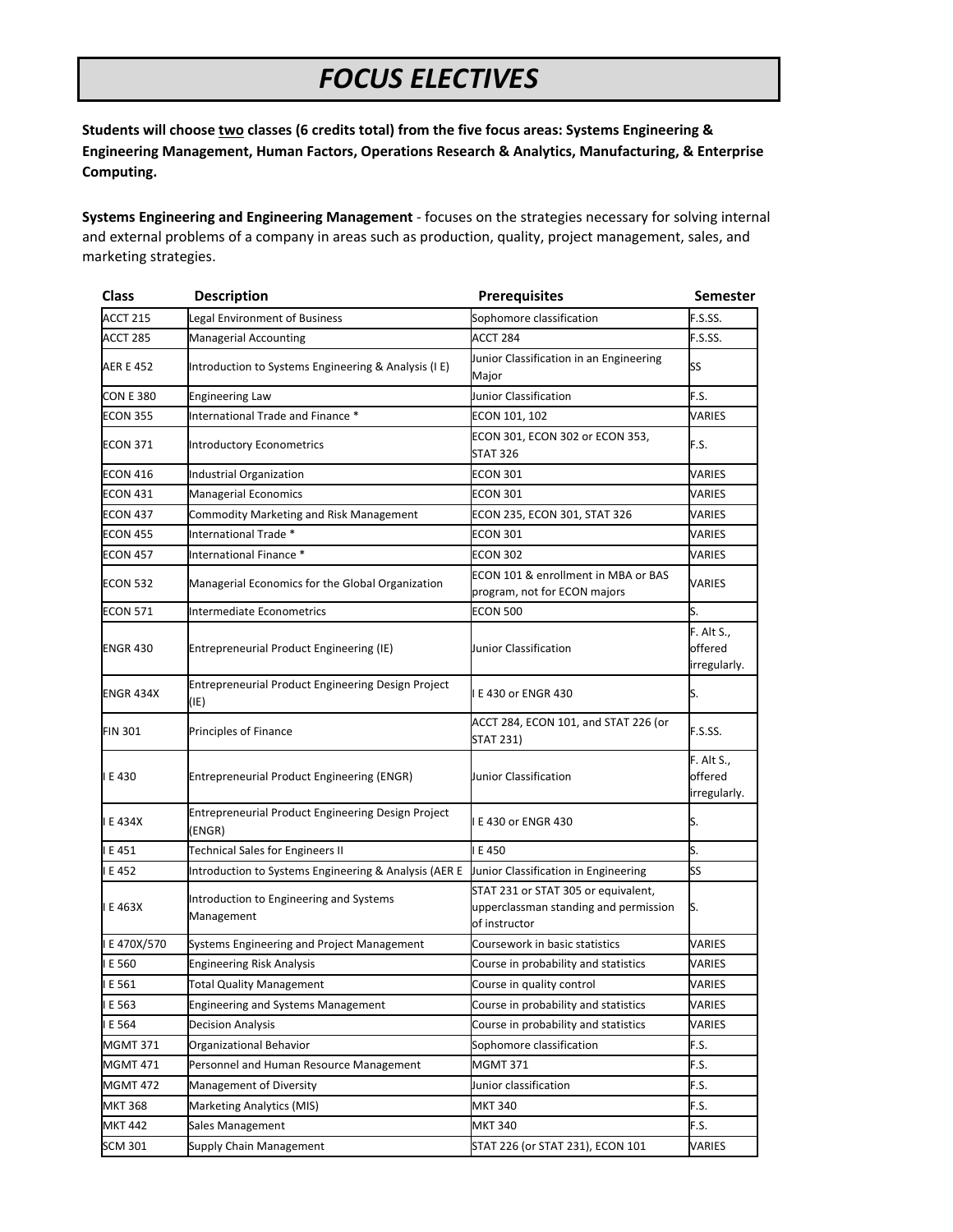| <b>SCM 450</b> | <b>Enterprise Resource Planning Systems in Supply Chain</b><br>(MIS) | SCM 301, MIS 301 or I E 148, I E 341 | <b>VARIES</b> |
|----------------|----------------------------------------------------------------------|--------------------------------------|---------------|
| <b>SCM 461</b> | <b>Principles of Transportation</b>                                  | <b>SCM 301</b>                       | <b>VARIES</b> |
| <b>SCM 466</b> | <b>Global Trade Management</b>                                       | SCM 301                              | ۶.S           |

\* Meets International Perspectives Requirement.

**Human Factors** - focuses on with the relationships between people and their work tasks, machines, information, environment, engineering as well as technology.

| <b>Class</b>   | <b>Description</b>                                     | <b>Prerequisites</b>                      | <b>Semester</b> |
|----------------|--------------------------------------------------------|-------------------------------------------|-----------------|
| <b>IE 571</b>  | Occupational Biomechanics                              | EM 274, STAT 231                          | <b>VARIES</b>   |
| <b>IE 572</b>  | Design and Evaluation of Human-Computer<br>Interaction | <b>I E 271 or Graduate classification</b> | VARIES          |
| I E 576        | Human Factors in Product Design                        | E 572 or I E 577                          | <b>VARIES</b>   |
| <b>IE 577</b>  | <b>Human Factors</b>                                   | I E 271 or Graduate classification        | <b>VARIES</b>   |
| <b>KIN 355</b> | <b>Biomechanics</b>                                    | PHYS 111 or PHYS 115                      | F.S.SS.         |
| PSYCH 350      | Human Factors in Technology                            | PSYCH 101; Junior classification          |                 |

**Operations Research and Analytics** - focuses on the design and analysis of quantitative models and methods having applications in production and service systems such as inventory control, scheduling, transportation, and logistics.

| <b>Class</b>     | <b>Description</b>                                                      | <b>Prerequisites</b>                                                    | <b>Semester</b> |
|------------------|-------------------------------------------------------------------------|-------------------------------------------------------------------------|-----------------|
| <b>COM S 207</b> | Fundamentals of Computer Programming (MIS)                              | MATH 150 or placement into MATH 140<br>or higher                        | F.S.SS.         |
| <b>ECON 207</b>  | <b>Applied Economic Optimization</b>                                    | MATH 151, MATH 160, MATH 165 or<br>equivalent                           | F.S.            |
| E 403/503        | Introduction to Sustainable Production Systems                          | Credit or enrollment in I E 341                                         | VARIES          |
| E405/505         | Advanced Engineering Economy for Complex<br><b>Engineering Projects</b> | MATH 265, MATH 267, STAT 231 and I E<br>305, or instructor's permission | VARIES          |
| E 508            | Design and Analysis of Allocation Mechanisms                            | E 312 or MATH 307                                                       | VARIES          |
| E 510            | Network Analysis                                                        | E 312                                                                   | VARIES          |
| IE 513           | Analysis of Stochastic Systems                                          | <b>STAT 231</b>                                                         | VARIES          |
| I E 514          | <b>Production Scheduling</b>                                            | E 312, I E 341                                                          | VARIES          |
| E 519            | <b>Simulation Modeling and Analysis</b>                                 | COM S 311, STAT 401                                                     | VARIES          |
| IE 534           | Linear Programming                                                      | E 312                                                                   | <b>VARIES</b>   |
| IE 541           | <b>Inventory Control and Production Planning</b>                        | E 341                                                                   | VARIES          |
| <b>MATH 207</b>  | Matrices and Linear Algebra                                             | 2 semesters of calculus                                                 | F.S.SS.         |
| <b>MATH 317</b>  | Theory of Linear Algebra                                                | Credit or enrollment in MATH 201                                        | F.S.            |
| <b>MATH 435</b>  | Geometry I                                                              | MATH 201; MATH 207 or MATH 317                                          | F.              |
| MIS 207          | Fundamentals of Computer Programming (COM S)                            | MATH 150 or placement into MATH 140<br>or higher                        | F.S.SS.         |

**Manufacturing** - focuses on the design, analysis, operation, and control of manufacturing processes and systems.

| <b>Class</b>     | <b>Description</b>                                                               | <b>Prerequisites</b>                                                                                          | <b>Semester</b> |
|------------------|----------------------------------------------------------------------------------|---------------------------------------------------------------------------------------------------------------|-----------------|
| A B E 363        | Agri-Industrial Applications of Electric Power and<br>Electronics                | A B E 216                                                                                                     | F.S.            |
| A B E 404/504    | Instrumentation for Agricultural and Biosystems<br>Engineering                   | A B E 316 and A B E 363                                                                                       | F.              |
| A B E 451/551    | Food and Bioprocess Engineering                                                  | A B E 216 and credit or enrollment in<br>M E 436 or CH E 357; or FS HN 351 and<br><b>MATH 266 or MATH 267</b> | IS.             |
| A B E 469/569    | Engineering for Grain Storage, Preservation, Handling,<br>and Processing Systems | A B E 216                                                                                                     |                 |
| <b>AER E 423</b> | Composite Flight Structures                                                      | E M 324, MAT E 273                                                                                            |                 |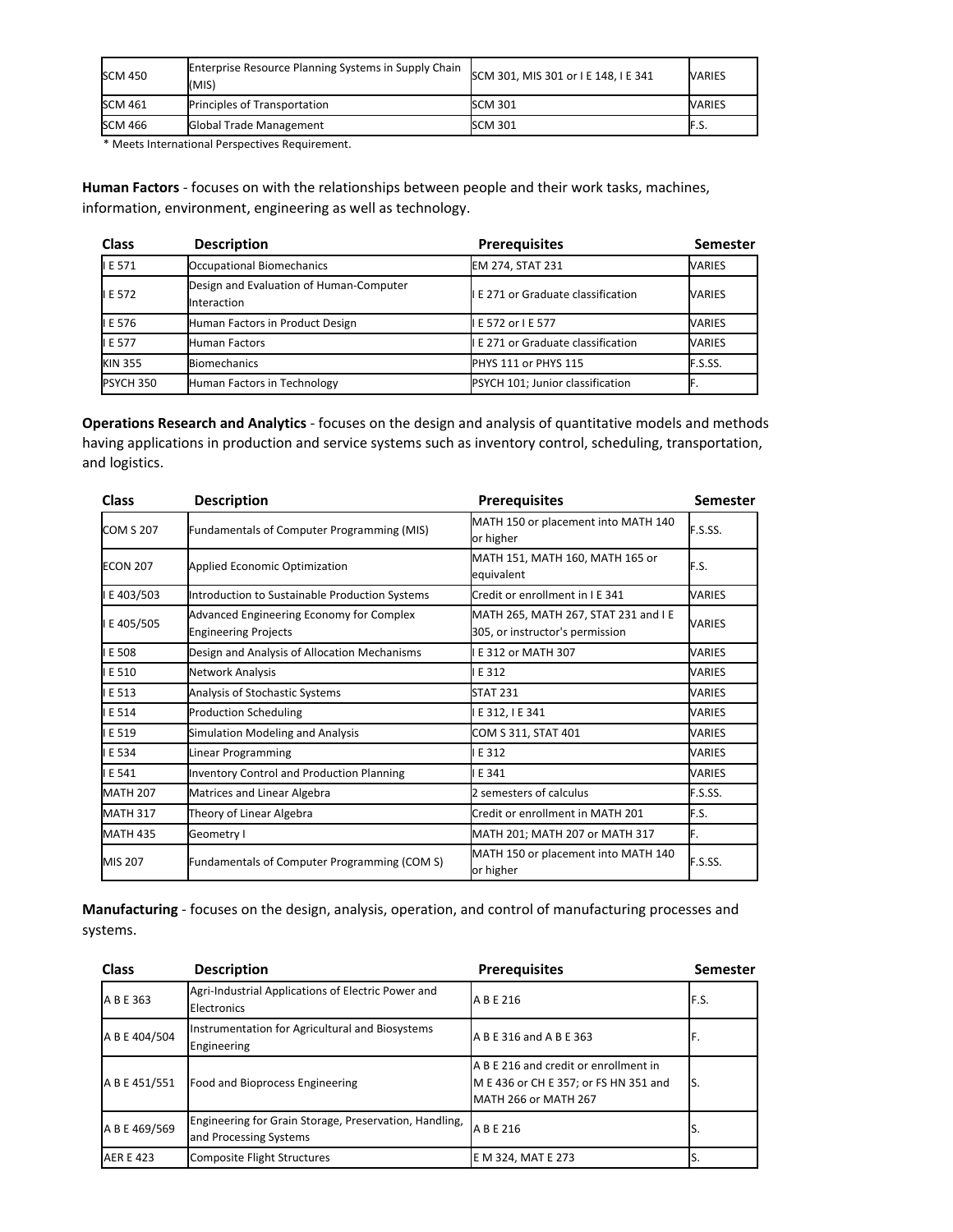| E E 332           | Semiconductor Materials and Devices (MAT E)                | PHYS 232 and PHYS 232L; MAT E majors:<br>MAT E 317; CPR E and E E majors: E E 230                                                                         | S.                                                 |
|-------------------|------------------------------------------------------------|-----------------------------------------------------------------------------------------------------------------------------------------------------------|----------------------------------------------------|
| E E 432/532       | Microelectronics Fabrication Techniques (MAT E)            | PHYS 232 and PHYS 232L; MAT E majors:<br>MAT E 317; CPR E and E E majors: E E 230                                                                         | VARIES                                             |
| E M 362           | Principles of Nondestructive Testing (MAT E)               | PHYS 112 or PHYS 232                                                                                                                                      | S.                                                 |
| E M 362L          | Nondestructive Testing Laboratory (MAT E)                  | Credit or enrollment in MAT E 362                                                                                                                         | S.                                                 |
| ENSCI 480         | Engineering Analysis of Biological Systems (A B E)         | A B E 380 or permission of the instructor                                                                                                                 | F.                                                 |
| I E 444X/544      | Micro/Nano Scale Additive Printing                         | I E 348 or equivalent manufacturing<br>engineering course                                                                                                 | F.                                                 |
| I E 445/545       | Rapid Prototyping and Manufacturing                        | I E 248 or similar manufacturing<br>engineering course, MATH 265. For I E<br>545: Undergraduates at Senior Standing if<br>given permission of instructor. | VARIES                                             |
| I E 446/546       | Geometric Variability in Manufacturing                     | I E 348, or MAT E 216, or M E 324                                                                                                                         | VARIES                                             |
| I E 447/547       | <b>Biomedical Design and Manufacturing</b>                 | Students with three semesters or less<br>before graduation                                                                                                | VARIES                                             |
| I E 449/549       | Computer Aided Design and Manufacturing                    | I E 248 or similar manufacturing<br>engineering course, MATH 265                                                                                          | VARIES                                             |
| I E 543           | Wind Energy Manufacturing                                  | Undergraduate engineering degree or<br>permission of instructor                                                                                           | Alt. S.,<br>offered<br>even-<br>numbered<br>years. |
| I E 588           | <b>Information Systems for Manufacturing</b>               | I E 148, I E 448                                                                                                                                          | VARIES                                             |
| <b>MAT E 214</b>  | <b>Structural Characterization of Materials</b>            | MAT E 215, PHYS 221                                                                                                                                       | F.S.                                               |
| <b>MAT E 321</b>  | <b>Introduction to Ceramic Science</b>                     | <b>MAT E 216</b>                                                                                                                                          | F.                                                 |
| <b>MAT E 322</b>  | <b>Introduction to Ceramic Processing</b>                  | MAT E 214, MAT E 321                                                                                                                                      | S.                                                 |
| <b>MAT E 332</b>  | Semiconductor Materials and Devices (E E)                  | PHYS 232 and PHYS 232L; MAT E majors:<br>MAT E 317; CPR E and E E majors: E E 230                                                                         | S.                                                 |
| <b>MAT E 341</b>  | <b>Metals Processing</b>                                   | MAT E 214 and either MAT E 215, 273 or<br>392                                                                                                             | F.                                                 |
| <b>MAT E 351</b>  | <b>Introduction to Polymeric Materials</b>                 | <b>MAT E 216</b>                                                                                                                                          | F.                                                 |
| <b>MAT E 362</b>  | Principles of Nondestructive Testing (E M)                 | <b>PHYS 112 or PHYS 232</b>                                                                                                                               | S.                                                 |
| <b>MAT E 362L</b> | Nondestructive Testing Laboratory (E M)                    | Credit or enrollment in MAT E 362                                                                                                                         | S.                                                 |
| <b>MAT E 418</b>  | <b>Mechanical Behavior of Materials</b>                    | MAT E 216;<br>Credit or enrollment in MAT E 319                                                                                                           | F.S.                                               |
| M E 270           | Introduction to Mechanical Engineering Design              | M E 160 or equivalent, M E 170 or<br>equivalent, PHYS 221                                                                                                 | F.S.                                               |
| M E 324           | <b>Manufacturing Engineering</b>                           | M E 270, E M 324, MAT E 273 and<br>M E 324L                                                                                                               | F.S.SS.                                            |
| M E 370           | <b>Engineering Measurements</b>                            | E E 442, STAT 305                                                                                                                                         | F.S.SS.                                            |
| M E 410           | <b>Mechanical Engineering Applications of Mechatronics</b> | E E 442, E E 448, credit or enrollment in<br>M E 421                                                                                                      | Alt. S.,<br>offered<br>irregularly.                |
| M E 411           | <b>Automatic Controls</b>                                  | M E 421                                                                                                                                                   | F.                                                 |
| ME418/518         | <b>Mechanical Considerations in Robotics</b>               | Credit or enrollment in M E 421                                                                                                                           | S.                                                 |
| M E 419           | Computer-Aided Design                                      | ME325                                                                                                                                                     | F.S.                                               |
| M E 421           | <b>System Dynamics and Control</b>                         | E E 442, E E 448, M E 345, MATH 267                                                                                                                       | F.S.SS.                                            |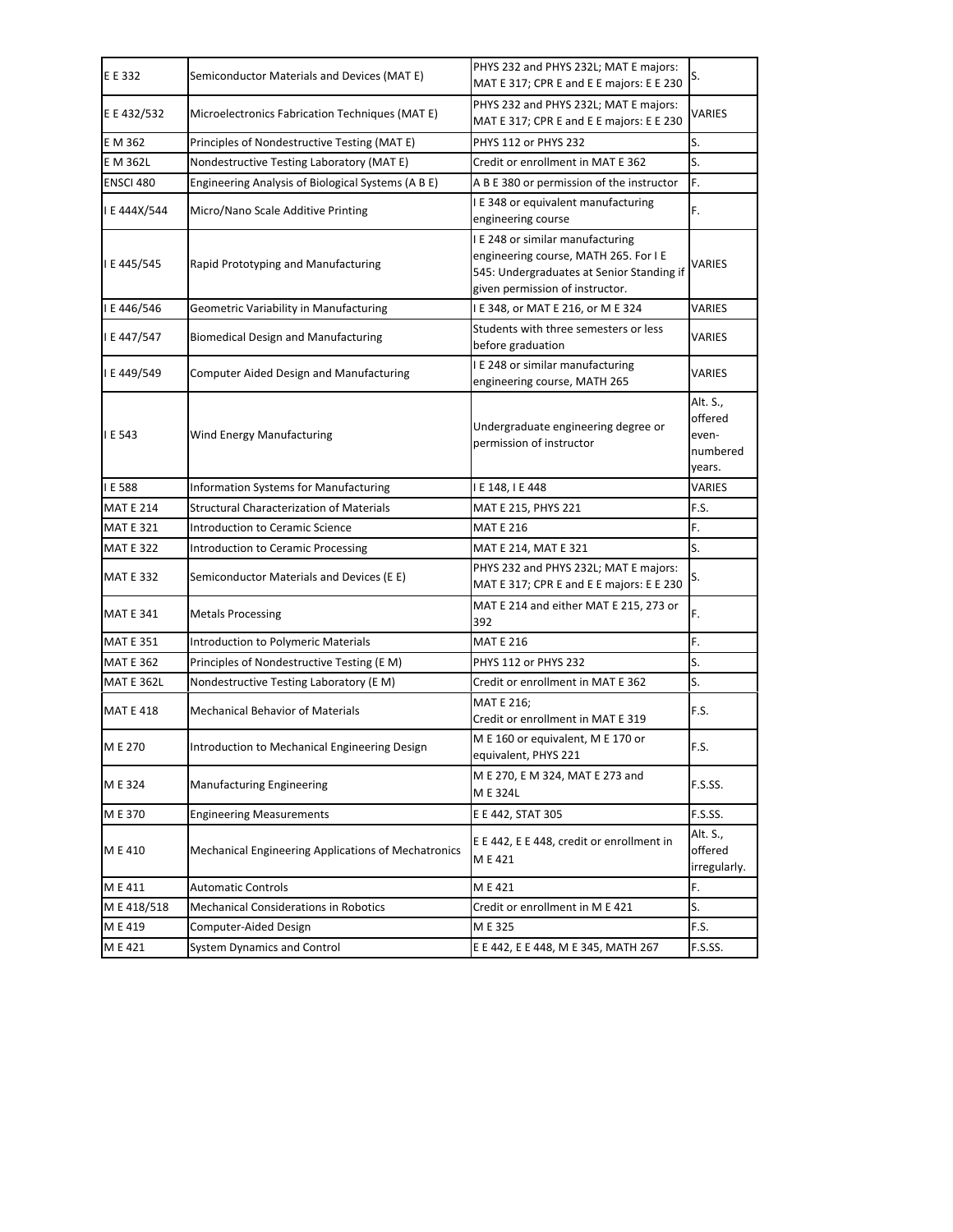**Enterprise Computing** - focuses on the integration of information within the functional units of an enterprise as well as among multiple enterprises.

| <b>Class</b>     | <b>Description</b>                                                                                                                            | <b>Prerequisites</b>                                                                                                                                | <b>Semester</b> |
|------------------|-----------------------------------------------------------------------------------------------------------------------------------------------|-----------------------------------------------------------------------------------------------------------------------------------------------------|-----------------|
| <b>COM S 207</b> | <b>Fundamentals of Computer Programming (MIS) Credit</b><br>may not be applied toward graduation for both Com S<br>207/MIS 207 and Com S 227. | MATH 150 or placement into MATH 140<br>or higher                                                                                                    | F.S.SS.         |
| <b>COM S 227</b> | Object-oriented Programming Credit may not be<br>applied toward graduation for both Com S 207 and<br>227.                                     | Credit or Enrollment in MATH 143 or<br>higher; recommended: a previous high<br>school or college course in programming<br>or equivalent experience. | F.S.SS.         |
| <b>COM S 228</b> | Introduction to Data Structures                                                                                                               | Minimum of C- in COM S 227, credit or<br>enrollment in MATH 165                                                                                     | F.S.SS.         |
| E E 285          | Problem Solving Methods and Tools for Electrical<br>Engineering                                                                               |                                                                                                                                                     | VARIES          |
| <b>FIN 450</b>   | Analytical Methods in Finance                                                                                                                 | STAT 326, and ECON 301 or FIN 301                                                                                                                   | F.S.            |
| E 420X/520X      | Engineering Problem Solving with R                                                                                                            | An introductory statistics course: STAT<br>231 or equivalent                                                                                        | S.              |
| E 481/581        | e-Commerce Systems Engineering                                                                                                                | E 148                                                                                                                                               | VARIES          |
| E 483/583        | Data Mining                                                                                                                                   | E 148, I E 312, and STAT 231                                                                                                                        | VARIES          |
| E 487/587        | <b>Big Data Analytics and Optimization</b>                                                                                                    | E 312, STAT 231                                                                                                                                     | <b>VARIES</b>   |
| E 582            | <b>Enterprise Modeling and Integration</b>                                                                                                    | 3 credits in information technology or<br>information systems                                                                                       | VARIES          |
| E 585            | Requirements and Architecture Engineering                                                                                                     | 3 credits in information technology or<br>information systems                                                                                       | VARIES          |
| E 588            | Information Systems for Manufacturing                                                                                                         | E 148, IE 448                                                                                                                                       | VARIES          |
| MIS 207          | Fundamentals of Computer Programming (COM S)                                                                                                  | MATH 150 or placement into MATH 140<br>or higher                                                                                                    | F.S.SS.         |

Last Updated 01/2022 JAL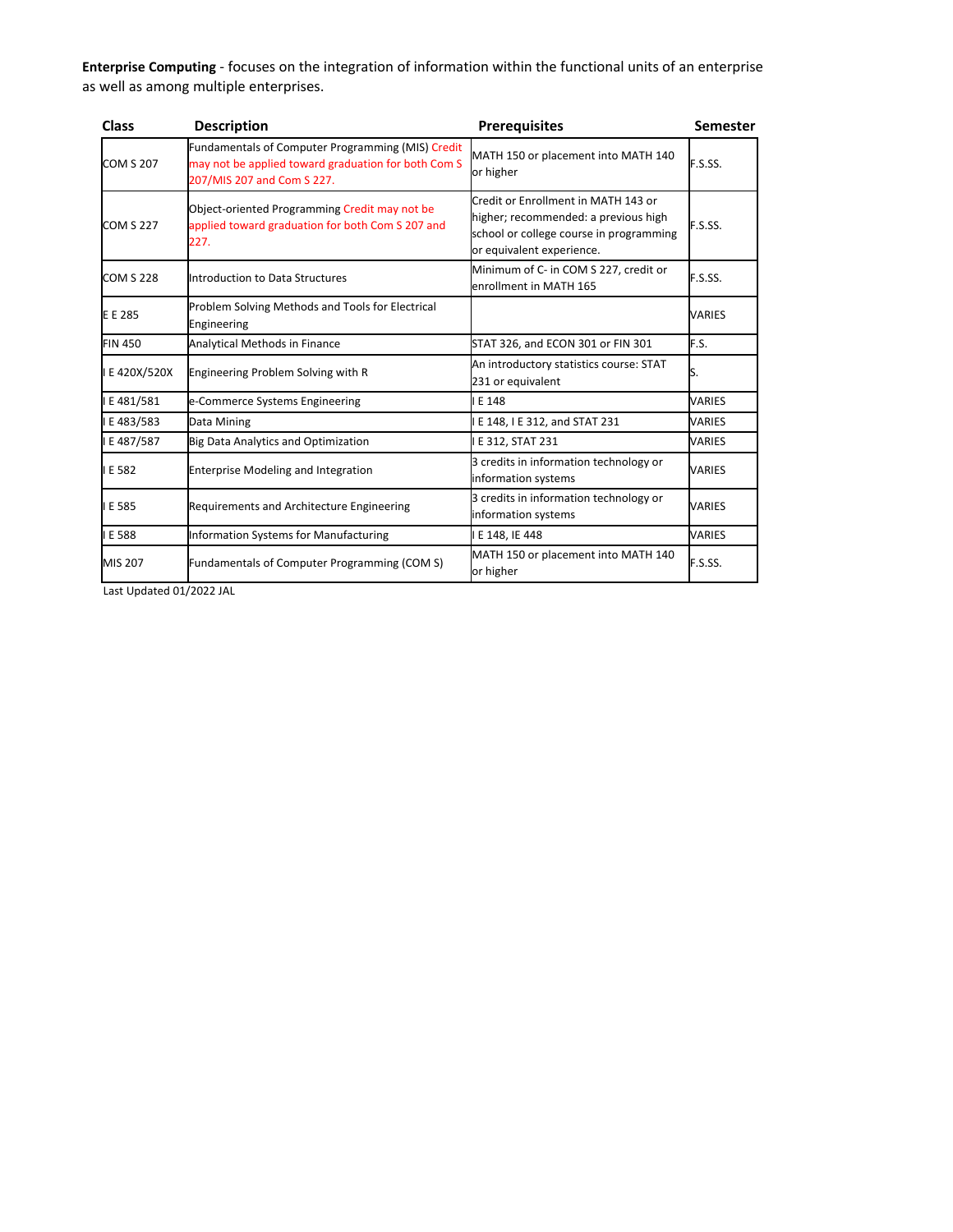# *ENGINEERING TOPIC ELECTIVES*

#### **Students will choose two classes (6 credits total) from the Engineering Topic elective list.**

| <b>Class</b>     | <b>Description</b>                                                                        | <b>Prerequisites</b>                                                                                                                                            | <b>Semester</b>                                    |
|------------------|-------------------------------------------------------------------------------------------|-----------------------------------------------------------------------------------------------------------------------------------------------------------------|----------------------------------------------------|
| A B E 216        | Fundamentals of Agricultural and Biosystems<br>Engineering                                | A B E 160 or permission of the instructor                                                                                                                       | F.                                                 |
| A B E 363        | Agri-Industrial Applications of Electric Power and<br>Electronics                         | A B E 216                                                                                                                                                       | F.S.                                               |
| A B E 380        | Principles of Biological Systems Engineering                                              | A B E 316                                                                                                                                                       | S.                                                 |
| A B E 404/504    | Instrumentation for Agricultural and Biosystems<br>Engineering                            | A B E 316 and A B E 363                                                                                                                                         | F.                                                 |
| A B E 413        | Fluid Power Engineering (ME)                                                              | Credit or enrollment in E M 378 or<br>M E 335, A B E 216 or M E 270                                                                                             | F.                                                 |
| A B E 415        | Agricultural & Biosystems Engineering Design I                                            | A B E 316 (majors only)                                                                                                                                         | F.S.                                               |
| A B E 451/551    | <b>Food and Bioprocess Engineering</b>                                                    | A B E 216 and credit or enrollment in<br>M E 436 or CH E 357; or FS HN 351 and<br>MATH 266 or MATH 267                                                          | S.                                                 |
| A B E 466        | Multidisciplinary Engineering Design (AER E, B M E,<br>CPR E, E E, ENGR, I E, M E, MAT E) | Student must be within two semesters of<br>graduation; permission of instructor.                                                                                | F.S.                                               |
| A B E 469/569    | Engineering for Grain Storage, Preservation, Handling,<br>and Processing Systems          | A B E 216                                                                                                                                                       | S.                                                 |
| A B E 472/572    | Design of Environmental Modification Systems for<br><b>Animal Housing</b>                 | A B E 216, M E 231                                                                                                                                              | Alt. S.,<br>offered<br>even-<br>numbered<br>vears. |
| A B E 480/580    | Engineering Analysis of Biological Systems (ENSCI)                                        | A B E 380 or permission of the instructor                                                                                                                       | F.                                                 |
| A B E 511        | <b>Bioprocessing and Bioproducts</b>                                                      | A B E 216 or equivalent, MATH 160 or<br>MATH 165, one of CHEM 167 or higher,<br>BIOL 173 or BIOL 211 or higher or<br>BRT 501, Senior or Graduate classification | F.                                                 |
| <b>AER E 261</b> | Introduction to Performance and Design                                                    | MATH 166, PHYS 221, credit or<br>enrollment in AER E 161                                                                                                        | F.S.                                               |
| <b>AER E 310</b> | Aerodynamics I: Incompressible Flow                                                       | Grade of C- or better in AER E 261 and<br><b>MATH 265</b>                                                                                                       | F.S.                                               |
| <b>AER E 423</b> | <b>Composite Flight Structures</b>                                                        | E M 324, MAT E 273                                                                                                                                              | S.                                                 |
| AER E 452        | Introduction to Systems Engineering & Analysis (I E)                                      | Junior Classification in Engineering                                                                                                                            | SS.                                                |
| <b>AER E 466</b> | Multidisciplinary Engineering Design (A B E, B M E,<br>CPR E, E E, ENGR, I E, M E, MAT E) | Student must be within two semesters of<br>graduation; permission of instructor.                                                                                | F.S.                                               |
| <b>AER E 467</b> | Multidisciplinary Engineering Design II (ENGR, I E,<br>M E, MAT E)                        | Student must be within two semesters of<br>graduation or permission of instructor.                                                                              | Alt. F.,<br>Alt. S.,<br>offered<br>irregularly.    |
| AER E 468/568    | Large-Scale Complex Engineered Systems (I E)                                              | Senior standing in College of Engineering<br>or permission of AER E 468 instructor                                                                              | S.                                                 |
| AER E 481        | Advanced Wind Energy: Technology and Design                                               | AER E 381 or Senior classification in<br>Engineering or Junior in Engineering with<br>a course in fluid mechanics                                               | IS.                                                |
| CH E 210         | Material and Energy Balances                                                              | CHEM 178, MATH 166, CH E 160                                                                                                                                    | F.S.                                               |
| CH E 310         | Computational Methods in Chemical Engineering                                             | CH E 160, CH E 205, CH E 210, MATH 265                                                                                                                          | F.S.                                               |
| CH E 356         | Transport Phenomena I                                                                     | CH E 205, CH E 210, PHYS 221; credit or<br>enrollment in MATH 267                                                                                               | F.S.                                               |
| CH E 357         | Transport Phenomena II                                                                    | CH E 356                                                                                                                                                        | F.S.                                               |
| CH E 358         | <b>Separations</b>                                                                        | CH E 310, CH E 357, CH E 381                                                                                                                                    | F.S.                                               |
| CH E 381         | Chemical Engineering Thermodynamics                                                       | CH E 202, MATH 267, PHYS 232,<br>CHEM 325; credit or enrollment in<br>CH E 310, PHYS 232L                                                                       | F.S.                                               |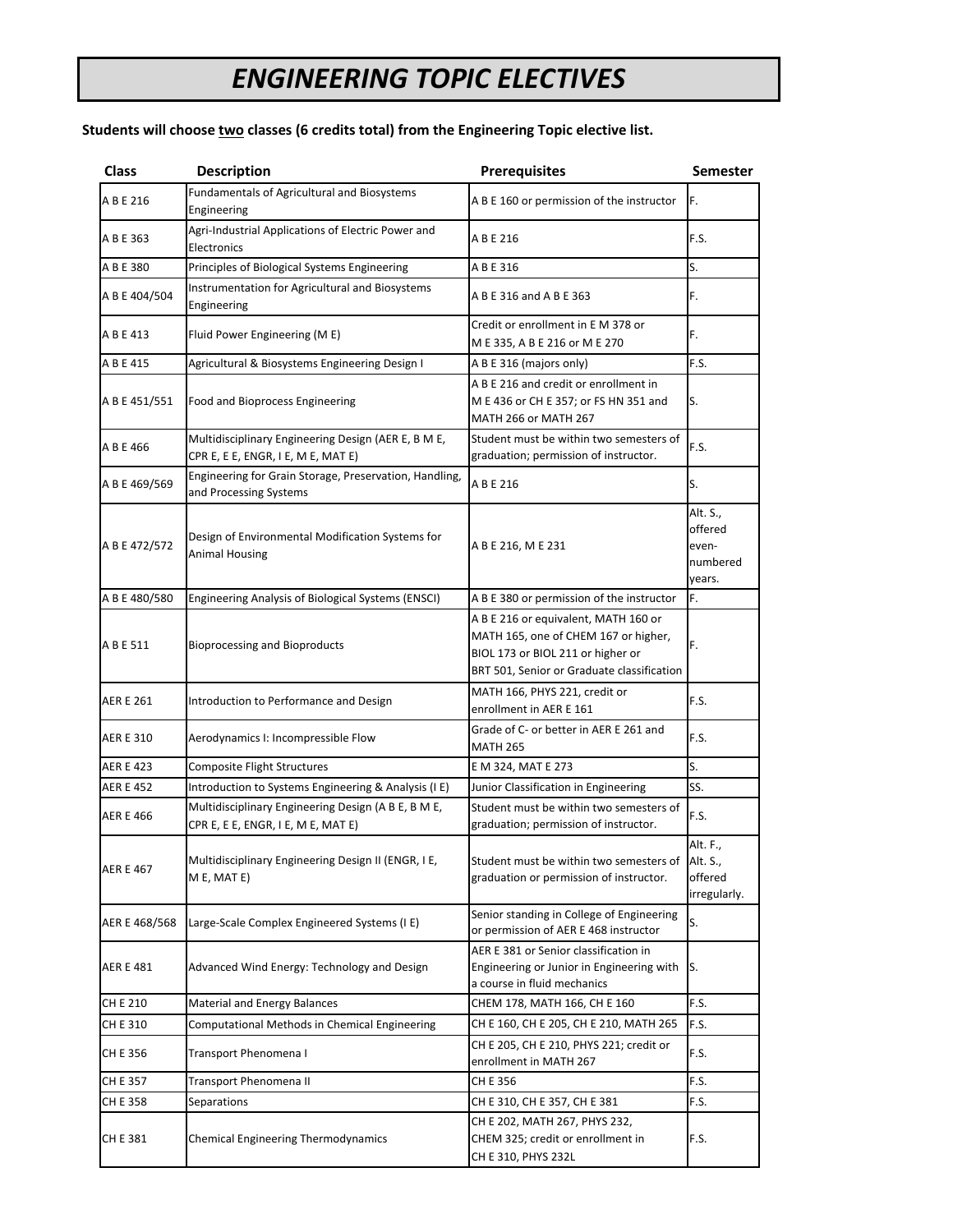| CH E 382         | <b>Chemical Reaction Engineering</b>                                                        | CH E 310, CH E 381; credit or enrollment<br>in CH E 357                                              | F.S.                                            |
|------------------|---------------------------------------------------------------------------------------------|------------------------------------------------------------------------------------------------------|-------------------------------------------------|
| CH E 415/515     | <b>Biochemical Engineering</b>                                                              | CH E 357, CHEM 331; BBMB 301 or<br>BBMB 303 or BBMB 404                                              | VARIES                                          |
| <b>CON E 352</b> | <b>Mechanical Systems in Buildings</b>                                                      | CON E 222, CON E 251, PHYS 232 and<br>PHYS 232L; or permission of instructor                         | F.S.                                            |
| <b>CON E 353</b> | <b>Electrical Systems in Buildings</b>                                                      | PHYS 232 and PHYS 232L and credit or<br>enrollment in CON E 352; or permission of F.S.<br>instructor |                                                 |
| <b>CON E 354</b> | <b>Building Energy Performance</b>                                                          | CON E 352 or permission of instructor                                                                | F.                                              |
| <b>CPR E 281</b> | Digital Logic                                                                               | Sophomore classification                                                                             | F.S.                                            |
| <b>CPR E 288</b> | <b>Embedded Systems I: Introduction</b>                                                     | CPR E 281, COM S 207 or COM S 227 or<br>E E 285                                                      | F.S.                                            |
| <b>CPR E 308</b> | <b>Operating Systems: Principles and Practice</b>                                           | CPR E 381 or COM S 321                                                                               | F.S.                                            |
| <b>CPR E 466</b> | Multidisciplinary Engineering Design (A B E, AER E,<br>B M E, E E, ENGR, I E, M E, MAT E)   | Student must be within two semesters of<br>graduation; permission of instructor.                     | F.S.                                            |
| <b>CPR E 489</b> | <b>Computer Networking and Data Communications</b>                                          | CPR E 288 or COM S 327                                                                               | F.S.                                            |
| E E 224          | Signals and Systems I                                                                       | E E 201, MATH 267, PHYS 232 and<br><b>PHYS 232L</b>                                                  | F.S.                                            |
| E E 230          | <b>Electronic Circuits and Systems</b>                                                      | E E 201, MATH 267, PHYS 232 and<br><b>PHYS 232L</b>                                                  | F.S.                                            |
| E E 303          | <b>Energy Systems and Power Electronics</b>                                                 | MATH 267, PHYS 232 and PHYS 232L;<br>credit or enrollment in E E 230                                 | F.S.                                            |
| E E 311          | <b>Electromagnetic Fields and Waves</b>                                                     | E E 201, MATH 265, PHYS 232 and PHYS<br>232L, credit or enrollment in MATH 267                       | F.S.                                            |
| E E 332          | Semiconductor Materials and Devices (MAT E)                                                 | PHYS 232 and PHYS 232L; MAT E majors:<br>MAT E 317; CPR E and E E majors: E E 230                    | S.                                              |
| E E 333          | Electronic Systems Design                                                                   | E E 230, CPR E 281                                                                                   | F.                                              |
| E E 351          | Analysis of Energy Systems                                                                  | PHYS 232 and PHYS 232L                                                                               | VARIES                                          |
| E E 432/532      | Microelectronics Fabrication Techniques (MAT E)                                             | PHYS 232 and PHYS 232L; MAT E majors:<br>MAT E 317; CPR E and E E majors: E E 230                    | VARIES                                          |
| E E 448          | Introduction to AC Circuits and Motors (2 credits)                                          | E E 442                                                                                              | F.S.                                            |
| E E 452          | <b>Electrical Machines and Power Electronic Drives</b>                                      | E E 303, E E 324                                                                                     | S.                                              |
| E E 455          | Introduction to Energy Distribution Systems                                                 | E E 303, credit or registration in E E 324                                                           | F.                                              |
| E E 456          | Power Systems Analysis I                                                                    | E E 303, credit or enrollment in E E 324                                                             | F.                                              |
| E E 457          | Power System Analysis II                                                                    | E E 303, credit or enrollment in E E 324                                                             | S.                                              |
| E E 459/559      | Electromechanical Wind Energy Conversion and Grid<br>Integration                            | Credit or enrollment in E E 452, E E 456                                                             | VARIES                                          |
| E E 466          | Multidisciplinary Engineering Design (A B E, AER E,<br>B M E, CPR E, ENGR, I E, M E, MAT E) | Student must be within two semesters of<br>graduation; permission of instructor.                     | F.S.                                            |
| E E 554          | <b>Power System Dynamics</b>                                                                | E E 456, E E 457, E E 475                                                                            | S.                                              |
| E E 555          | Advanced Energy Distribution Systems                                                        | E E 455                                                                                              | VARIES                                          |
| E E 556          | Power Electronic Systems                                                                    | E E 452                                                                                              | VARIES                                          |
| E M 324          | <b>Mechanics of Materials</b>                                                               | CE 274                                                                                               | F.S.SS.                                         |
| E M 362          | Principles of Nondestructive Testing (MAT E)                                                | PHYS 112 or PHYS 232                                                                                 | S.                                              |
| E M 362L         | Nondestructive Testing Laboratory (MAT E)                                                   | Credit or enrollment in MAT E 362                                                                    | S.                                              |
| <b>ENGR 340</b>  | Intro to Wind Energy: System Design & Delivery                                              | MATH 166, PHYS 222                                                                                   | F.                                              |
| <b>ENGR 466</b>  | Multidisciplinary Engineering Design (A B E, AER E,<br>B M E, CPR E, E E, I E, M E, MAT E)  | Student must be within two semesters of<br>graduation; permission of instructor.                     | F.S.                                            |
| <b>ENGR 467</b>  | Multidisciplinary Engineering Design II (AER E, I E,<br>M E, MAT E)                         | Student must be within two semesters of<br>graduation and permission of instructor.                  | Alt. F.,<br>Alt. S.,<br>offered<br>irregularly. |
| I E 403/503      | Introduction to Sustainable Production Systems                                              | Credit or enrollment in I E 341                                                                      | VARIES                                          |
| IE 405/505       | Advanced Engineering Economy for Complex<br><b>Engineering Projects</b>                     | MATH 265, MATH 267, STAT 231, and<br>IE 305, or permission by instructor                             | VARIES                                          |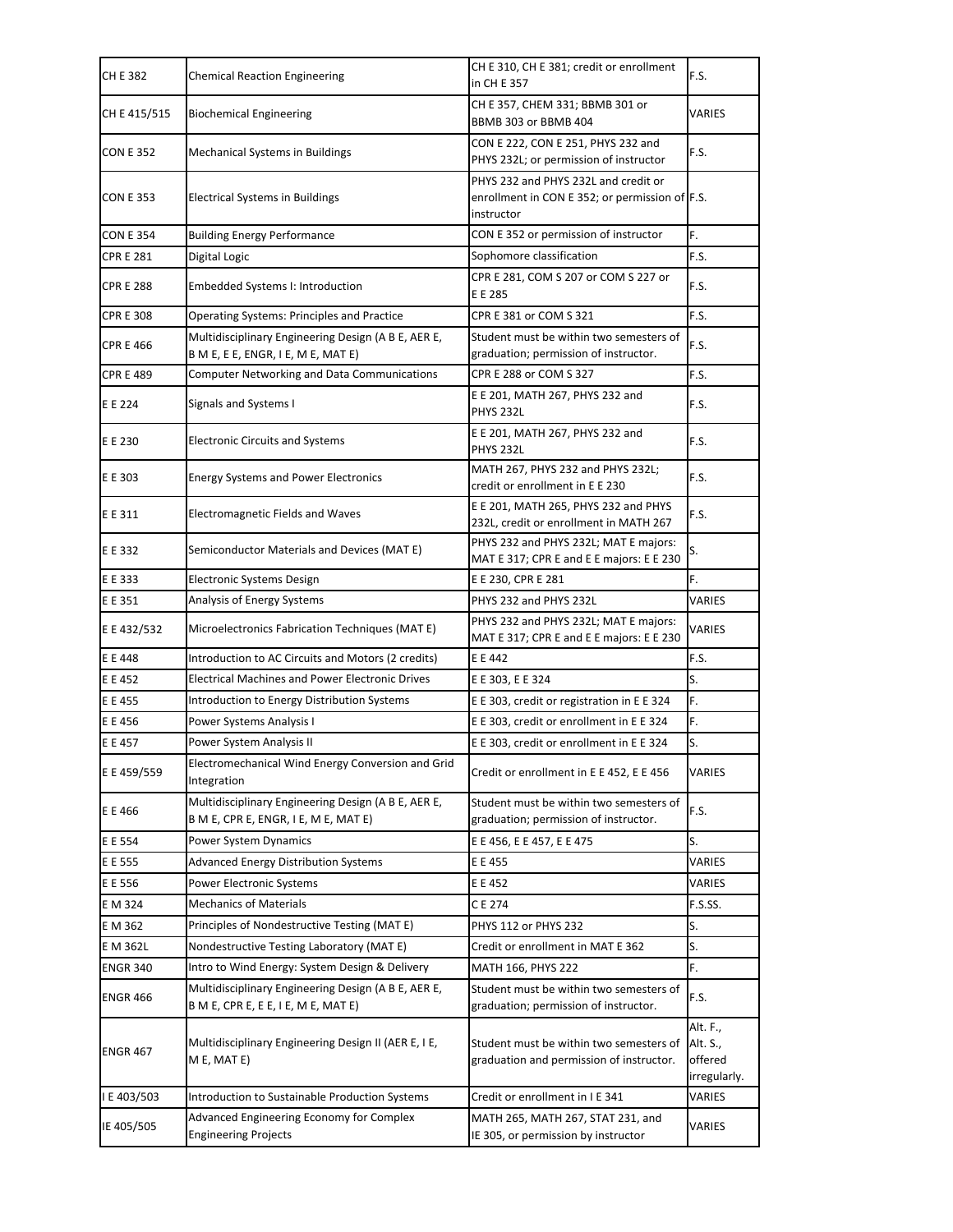| I E 420X/520X    | Engineering Problem Solving with R                                                          | An introductory statistics course STAT<br>231 or equivalent                                                                                 | VARIES                                            |
|------------------|---------------------------------------------------------------------------------------------|---------------------------------------------------------------------------------------------------------------------------------------------|---------------------------------------------------|
| I E 422X         | Design and Analysis Applications for System<br>Improvement                                  | IE 222, IE 271, IE 305, IE 361 and credit or<br>enrollment in IE 413 OR permission of<br>instructor                                         | VARIES                                            |
| I E 444X/544     | Micro/Nano Scale Additive Printing                                                          | I E 348 or equivalent manufacturing<br>engineering course                                                                                   | F.                                                |
| I E 445/545      | <b>Additive Manufacturing and Rapid Production</b><br>Methods                               | I E 248 or similar manufacturing<br>engineering course, MATH 265.<br>Undergraduates at Senior standing if<br>given permission by instructor | VARIES                                            |
| I E 446/546      | Geometric Variability in Manufacturing                                                      | I E 348, or MAT E 216, or M E 324                                                                                                           | <b>VARIES</b>                                     |
| I E 447/547      | <b>Biomedical Design and Manufacturing</b>                                                  | Students with three semesters or less<br>before graduation                                                                                  | VARIES                                            |
| I E 449/549      | <b>Computer Aided Design and Manufacturing</b>                                              | I E 248 or similar manufacturing<br>engineering course, MATH 265                                                                            | VARIES                                            |
| I E 452          | Introduction to Systems Engineering & Analysis (AER E) Junior Classification in Engineering |                                                                                                                                             | SS.                                               |
| I E 466          | Multidisciplinary Engineering Design (A B E, AER E, B<br>M E, CPR E, E E, ENGR, M E, MAT E) | Student must be within two semesters of<br>graduation; permission of instructor.                                                            | F.S.                                              |
| I E 467          | Multidisciplinary Engineering Design II (AER E, ENGR,<br>M E, MAT E)                        | Student must be within two semesters of<br>graduation or permission of instructor.                                                          | Alt. F.,<br>Alt. S.,<br>offered<br>irregularly.   |
| I E 470X/570     | Systems Engineering and Project Management                                                  | Coursework in basic statistics                                                                                                              | VARIES                                            |
| I E 468/568      | Large-Scale Complex Engineered Systems (LSCES)<br>(AERE)                                    | Senior standing in College of Engineering<br>or permission of AER E 468 instructor                                                          | S.                                                |
| I E 481/581      | e-Commerce Systems Engineering                                                              | I E 148                                                                                                                                     | VARIES                                            |
| I E 483/583      | Data Mining                                                                                 | I E 148, I E 312, and STAT 231                                                                                                              | VARIES                                            |
| I E 487/587      | <b>Big Data Analytics and Optimization</b>                                                  | I E 312, STAT 231                                                                                                                           | S.                                                |
|                  |                                                                                             |                                                                                                                                             |                                                   |
| I E 508          | Design and Analysis of Allocation Mechanisms                                                | I E 312 or MATH 307                                                                                                                         | VARIES                                            |
| I E 510          | Network Analysis                                                                            | I E 312                                                                                                                                     | VARIES                                            |
| IE 513           | Analysis of Stochastic Systems                                                              | <b>STAT 231</b>                                                                                                                             | VARIES                                            |
| I E 514          | <b>Production Scheduling</b>                                                                | I E 312, I E 341                                                                                                                            | <b>VARIES</b>                                     |
| I E 519          | Simulation Modeling and Analysis                                                            | COM S 311, STAT 401                                                                                                                         | VARIES                                            |
| I E 534          | Linear Programming                                                                          | I E 312                                                                                                                                     | VARIES                                            |
| I E 541          | <b>Inventory Control and Production Planning</b>                                            | IE341                                                                                                                                       | VARIES                                            |
| I E 543          | Wind Energy Manufacturing                                                                   | Undergraduate engineering degree or<br>permission of instructor                                                                             | Alt. S.,<br>offered<br>even-<br>numbered<br>vears |
| I E 560          | <b>Engineering Risk Analysis</b>                                                            | Course in probability and statistics                                                                                                        | VARIES                                            |
| I E 563          | <b>Engineering and Systems Management</b>                                                   | Course in probability and statistics                                                                                                        | VARIES                                            |
| I E 564          | <b>Decision Analysis</b>                                                                    | Course in probability and statistics                                                                                                        | VARIES                                            |
| IE 571           | <b>Occupational Biomechanics</b>                                                            | E M 274, STAT 231                                                                                                                           | VARIES                                            |
| I E 572          | Design and Evaluation of Human-Computer<br>Interaction                                      | I E 271 or Graduate classification                                                                                                          | VARIES                                            |
| I E 576          | Human Factors in Product Design                                                             | I E 572 or I E 577                                                                                                                          | VARIES                                            |
| I E 577          | Human Factors                                                                               | I E 271 or Graduate classification                                                                                                          | VARIES                                            |
| I E 582          | <b>Enterprise Modeling and Integration</b>                                                  | 3 credits in information technology or<br>information systems                                                                               | VARIES                                            |
| I E 585          | Requirements and Architecture Engineering                                                   | 3 credits in information technology or<br>information systems                                                                               | VARIES                                            |
| I E 588          | Information Systems for Manufacturing                                                       | I E 148, I E 448                                                                                                                            | VARIES                                            |
| <b>MAT E 214</b> | <b>Structural Characterization of Materials</b>                                             | MAT E 215, PHYS 221                                                                                                                         | F.S.                                              |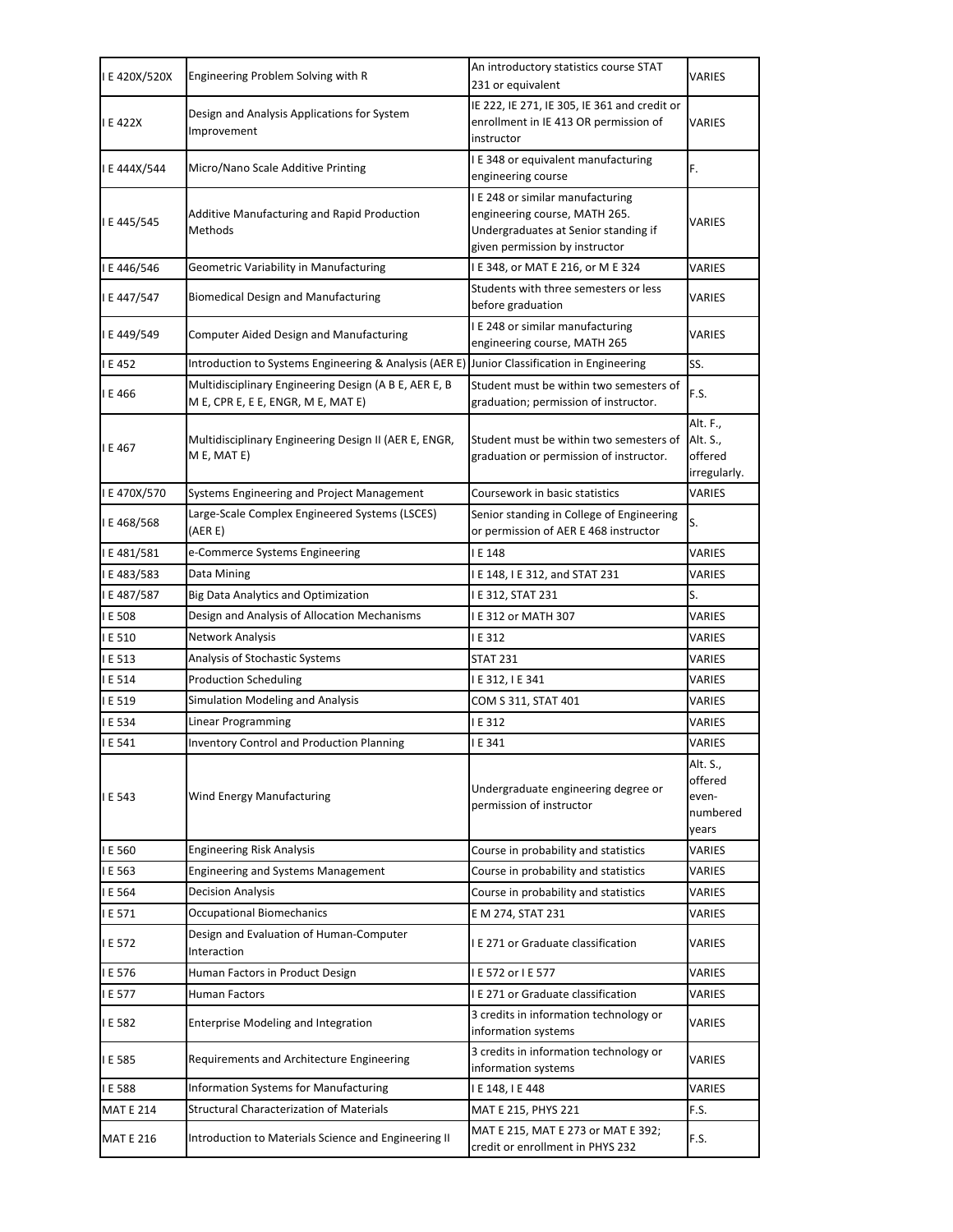| <b>MAT E 311</b>  | Thermodynamics in Materials Engineering                                                     | CHEM 178, MAT E 215 or MAT E 273, and<br>credit or enrollment in MAT E 216 and<br><b>MATH 267</b> | F.                                              |
|-------------------|---------------------------------------------------------------------------------------------|---------------------------------------------------------------------------------------------------|-------------------------------------------------|
| <b>MAT E 321</b>  | Introduction to Ceramic Science                                                             | <b>MAT E 216</b>                                                                                  | F.                                              |
| <b>MAT E 322</b>  | <b>Introduction to Ceramic Processing</b>                                                   | MAT E 214, MAT E 321                                                                              | S.                                              |
| <b>MAT E 332</b>  | Semiconductor Materials and Devices (E E)                                                   | PHYS 232 and PHYS 232L; MAT E majors:<br>MAT E 317; CPR E and E E majors: E E 230                 | s.                                              |
| <b>MAT E 341</b>  | <b>Metals Processing</b>                                                                    | MAT E 214 and either MAT E 215, 273 or<br>392                                                     | F.                                              |
| <b>MAT E 351</b>  | <b>Introduction to Polymeric Materials</b>                                                  | <b>MAT E 216</b>                                                                                  | F.                                              |
| <b>MAT E 362</b>  | Principles of Nondestructive Testing (E M)                                                  | <b>PHYS 112 or PHYS 232</b>                                                                       | S.                                              |
| <b>MAT E 362L</b> | Nondestructive Testing Laboratory (E M)                                                     | Credit or enrollment in MAT E 362                                                                 | S.                                              |
| <b>MAT E 418</b>  | <b>Mechanical Behavior of Materials</b>                                                     | MAT E 216; credit or enrollment in<br><b>MAT E 319</b>                                            | F.S.                                            |
| <b>MAT E 466</b>  | Multidisciplinary Engineering Design (A B E, AER E, B<br>M E, CPR E, E E, ENGR, I E, M E)   | Student must be within two semesters of<br>graduation; permission of instructor.                  | F.S.                                            |
| <b>MAT E 467</b>  | Multidisciplinary Engineering Design II (AER E, ENGR,<br>E, M E                             | Student must be within two semesters of<br>graduation or permission of instructor.                | Alt. F.,<br>Alt. S.,<br>offered<br>irregularly. |
| M E 324           | <b>Manufacturing Engineering</b>                                                            | M E 270, E M 324, MAT E 273 and<br>ME324L                                                         | F.S.SS.                                         |
| M E 332           | <b>Engineering Thermodynamics II</b>                                                        | ME 231                                                                                            | F.S.SS.                                         |
| M E 345           | <b>Engineering Dynamics</b>                                                                 | C E 274, credit or enrollment in<br>MATH 266 or 267                                               | F.S.SS.                                         |
| M E 370           | <b>Engineering Measurements</b>                                                             | E E 442, STAT 305                                                                                 | F.S.SS.                                         |
| M E 410           | <b>Mechanical Engineering Applications of Mechatronics</b>                                  | E E 442, E E 448, credit or enrollment in<br>ME421                                                | Alt. S.,<br>offered<br>irregularly.             |
| M E 411           | <b>Automatic Controls</b>                                                                   | ME421                                                                                             | F.                                              |
| M E 413           | Fluid Power Engineering (A B E)                                                             | Credit or enrollment in E M 378 or<br>M E 335, A B E 216 or M E 270                               | F.                                              |
| M E 415           | Mechanical Systems Design                                                                   | M E 324, M E 325                                                                                  | F.S.                                            |
| M E 418/518       | <b>Mechanical Considerations in Robotics</b>                                                | Credit or enrollment in M E 421                                                                   | S.                                              |
| M E 419           | Computer-Aided Design                                                                       | ME325                                                                                             | F.S.                                            |
| M E 421           | <b>System Dynamics and Control</b>                                                          | E E 442, E E 448, M E 345, MATH 267                                                               | F.S.SS.                                         |
| M E 433           | <b>Alternative Energy</b>                                                                   | PHYS 221 and PHYS 232 and PHYS 232L<br>and CHEM 167                                               | F.                                              |
| M E 436           | <b>Heat Transfer</b>                                                                        | M E 335                                                                                           | F.S.SS.                                         |
| M E 437           | Introduction to Combustion Engineering                                                      | Credit in M E 332 or equivalent                                                                   | S.                                              |
| M E 441           | Fundamentals of Heating, Ventilating, and Air<br>Conditioning                               | Credit or enrollment in M E 436                                                                   | F.                                              |
| M E 442           | Heating and Air Conditioning Design                                                         | M E 441 or with instructor permission                                                             | S.                                              |
| M E 444           | <b>Elements and Performance of Power Plants</b>                                             | M E 332, credit or enrollment in M E 335                                                          | S.                                              |
| M E 449           | <b>Internal Combustion Engines</b>                                                          | M E 332                                                                                           | F.                                              |
| M E 466           | Multidisciplinary Engineering Design (A B E, AER E, B<br>M E, CPR E, E E, ENGR, I E, MAT E) | Student must be within two semesters of<br>graduation; permission of instructor.                  | F.S.                                            |
| M E 467           | Multidisciplinary Engineering Design II (AER E,<br>ENGR, I E, MAT E)                        | Student must be within two semesters of<br>graduation or permission of instructor.                | Alt. F.,<br>Alt. S.,<br>offered<br>irregularly. |
| M E 530           | <b>Advanced Thermodynamics</b>                                                              | ME332                                                                                             | F.                                              |
| M E 542           | <b>Advanced Combustion</b>                                                                  | M E 332 or CH E 381                                                                               | Alt. F.,<br>offered odd-<br>numbered<br>years.  |
| M E 545           | Thermal Systems Design                                                                      | M E 436                                                                                           | Alt S.,<br>offered odd-                         |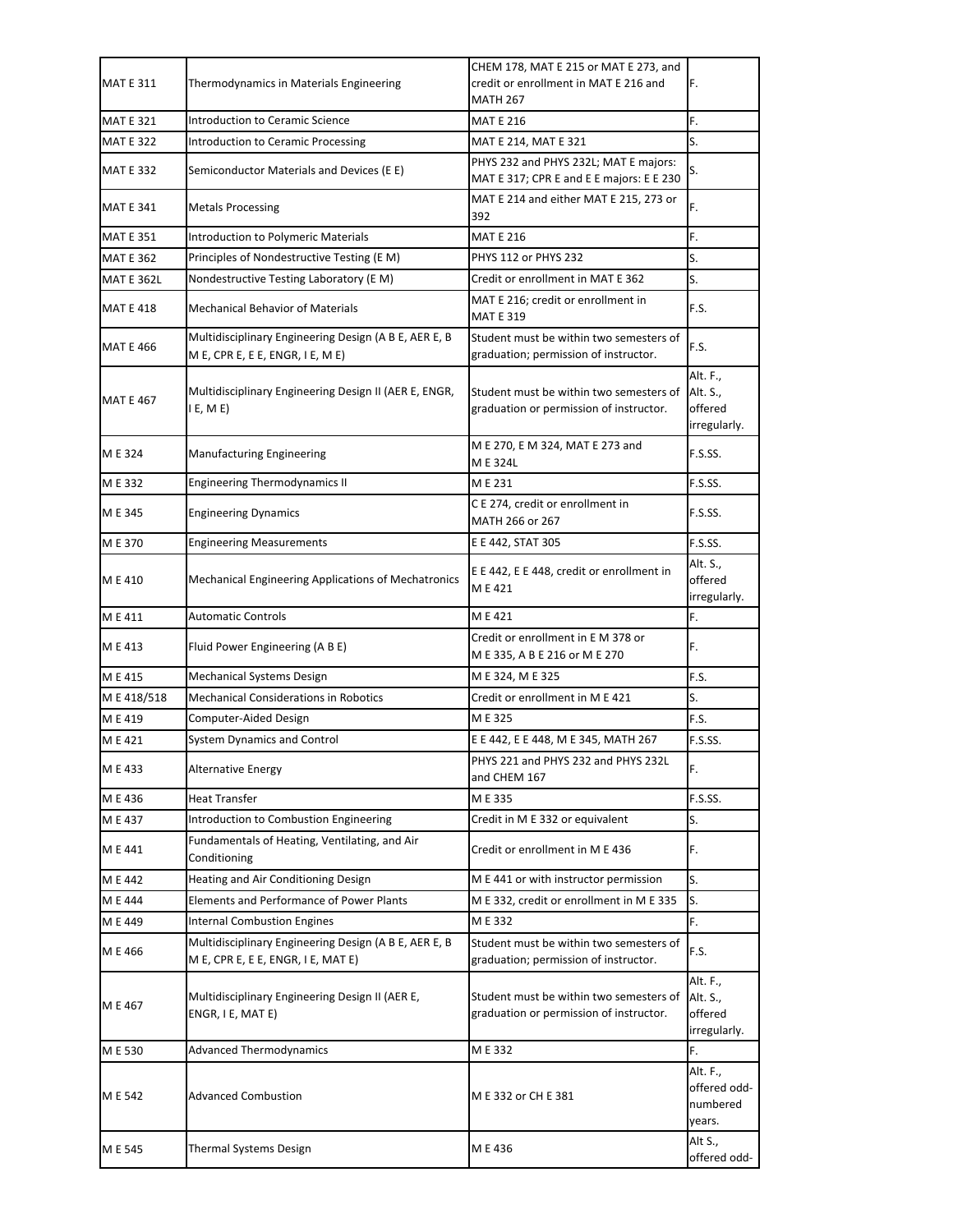|                  |                                                                   |                                                                  | numbered |
|------------------|-------------------------------------------------------------------|------------------------------------------------------------------|----------|
|                  |                                                                   |                                                                  | vears    |
| M S E 520        | Thermodynamics and Kinetics in Multicomponent<br><b>Materials</b> | MAT E 311 or CHEM 321, MATH 266 or<br><b>MATH 267</b>            |          |
| <b>NUC E 401</b> | Nuclear Radiation Theory and Engineering                          | PHYS 222, MATH 266 or MATH 267                                   |          |
| <b>NUC E 402</b> | Nuclear Reactor Engineering                                       | NUC E 401, permission of Nuclear<br>Engineering program director | IJ.      |
| <b>NUC E 441</b> | <b>Probabilistic Risk Assessment</b>                              | STAT 305 or equivalent                                           |          |
| <b>NUC E 461</b> | Radiation Detection, Measurement and Simulation                   | <b>NUC E 401</b>                                                 |          |
|                  |                                                                   |                                                                  |          |

Last Updated 01/2022 JAL

**NOTE: Verify all prerequisites with current course catalog. F. - Fall**

**S. - Spring**

**SS. - Summer**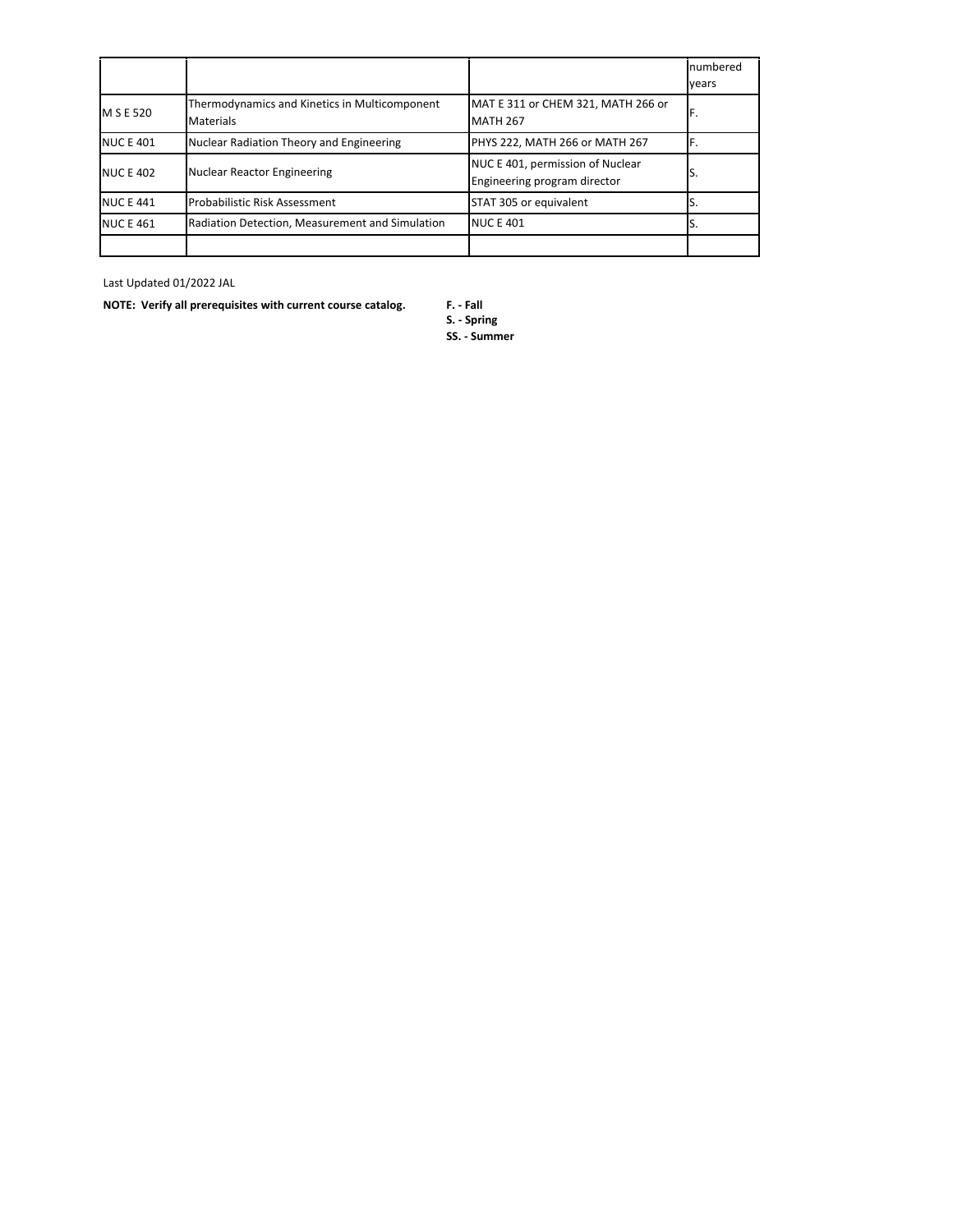### *Social Sciences and Humanities Electives*

**The Industrial Engineering program has created a list of Social Science and Humanities (SSH) courses for students to choose from to meet the 12 credits required for graduation. Six credits in the SSH area must be 200-level or above, and six credits must form a sequence of prerequisite or related courses. This list contains numerous US Diversity and International Perspectives courses: students must have 3 credits in each for graduation as a part of the 12 credit SSH requirement. Please check these courses with your adviser prior to completing the course.**

| <b>African American Studies (AF AM):</b>                 | U.S.<br><b>Diversity</b>        | Intl.<br>Persp. | <b>IE SSH</b><br><b>ONLY</b> |
|----------------------------------------------------------|---------------------------------|-----------------|------------------------------|
| 201 - Introduction to African American Studies           | x                               |                 |                              |
| 325 - Peoples and Cultures of Africa (ANTHR)             |                                 | X               |                              |
| 330 - Ethnic and Race Relations (SOC)                    | x                               |                 |                              |
| 334 - Africana Religions (RELIG)                         | x                               |                 |                              |
| 347 - Studies in African American Literature (ENGL)      | X                               |                 |                              |
| 350 - Women of Color in the U.S. (WGS)                   | x                               |                 |                              |
| 353 - History of African Americans I (HIST)              | x                               |                 |                              |
| 354 - History of African Americans II (HIST)             | x                               |                 |                              |
| 460 - Seminar in African American Culture                | x                               |                 |                              |
|                                                          |                                 |                 |                              |
| <b>Agronomy (AGRON):</b>                                 | U.S.<br><b>Diversity</b>        | Intl.<br>Persp. | <b>IE SSH</b><br><b>ONLY</b> |
| 342 - World Food Issues: Past & Present (ENV S, FS HN)   |                                 | Х               |                              |
|                                                          |                                 |                 |                              |
| Apparel, Merchandising and Design (A M D):               | <b>U.S.</b><br><b>Diversity</b> | Intl.<br>Persp. | <b>IE SSH</b><br><b>ONLY</b> |
| 165 - Dress, Appearance, and Diversity in Society        | x                               |                 |                              |
| 354 - History of European & North American Dress         |                                 | X               |                              |
| 362 - Cultural Perspectives of Dress                     |                                 | x               |                              |
|                                                          |                                 |                 |                              |
| American Indian Studies (AM IN):                         | U.S.<br><b>Diversity</b>        | Intl.<br>Persp. | <b>IE SSH</b><br><b>ONLY</b> |
| 210 - Introduction to American Indian Studies            | x                               |                 |                              |
| 240 - Introduction to American Indian Literature (ENGL)  | x                               |                 |                              |
| 310 - Contemporary Topics in American Indian Studies     | x                               |                 |                              |
| 315 - Archaeology of North America (ANTHR)               | x                               |                 |                              |
| 322 - Peoples & Cultures of Native North America (ANTHR) | х                               |                 |                              |
| 332/532 - Current Issues in Native North America (ANTHR) | x                               |                 |                              |
| 346 - American Indian Literature (ENGL)                  | x                               |                 |                              |

#### **\*\* Be sure to check the current catalog for prerequisites.\*\***

| Anthropology (ANTHR):                                          | U.S.<br><b>Diversity</b> | Intl.<br>Persp. | <b>IE SSH</b><br><b>ONLY</b> |
|----------------------------------------------------------------|--------------------------|-----------------|------------------------------|
| 201 - Introduction to Cultural Anthropology                    |                          | х               |                              |
| 230 - Globalization and the Human Condition                    |                          | X               |                              |
| 306 - Cultural Anthropology                                    |                          | X               |                              |
| 308 - Archaeology                                              |                          |                 | х                            |
| 309 - Introduction to Culture and Language (LING)              |                          | X               |                              |
| 313/513 - Kinship and Marriage in a Global Perspective         |                          | х               |                              |
| 315/515 - Archeology of North America (AM IN)                  | X                        |                 |                              |
| 322/522 - Peoples and Cultures of Native North America (AM IN) | X                        |                 |                              |
| 323/523 - Topics in Latin American Anthropology (US LS)        |                          |                 | x                            |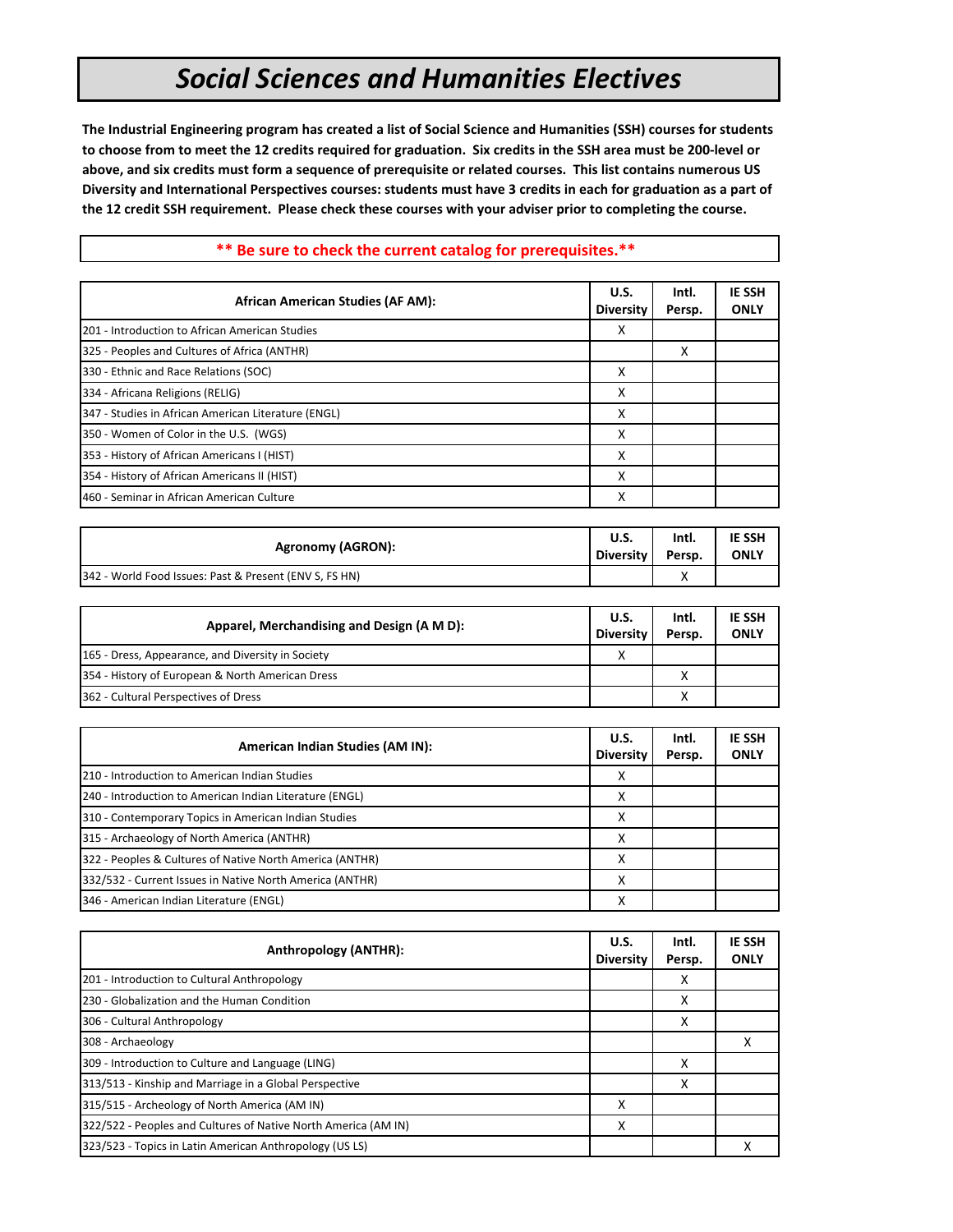| <b>Communication Studies (COMST):</b>       | <b>U.S.</b><br><b>Diversity</b> | Intl.<br>Persp. | <b>IE SSH</b><br><b>ONLY</b> |
|---------------------------------------------|---------------------------------|-----------------|------------------------------|
| 101 - Introduction to Communication Studies |                                 |                 |                              |
| 210 - Communication and U.S. Diversity      |                                 |                 |                              |
| 310 - Intercultural Communication           |                                 |                 |                              |

| Anthropology (ANTHR):                                              | <b>U.S.</b><br><b>Diversity</b> | Intl.<br>Persp. | <b>IE SSH</b><br><b>ONLY</b> |
|--------------------------------------------------------------------|---------------------------------|-----------------|------------------------------|
| 325 - Peoples and Cultures of Africa (AF AM)                       |                                 | χ               |                              |
| 332/532 - Current Issues in Native North America (AM IN)           | χ                               |                 |                              |
| 340/540 - Magic, Witchcraft, and Religion (RELIG)                  |                                 |                 |                              |
| 376 - Classical Archeology (CL ST)                                 |                                 |                 |                              |
| 411/511 - Anthropology for Global Professionals                    |                                 | χ               |                              |
| 444/544 - Cross-cultural Perspective on Gender and Sexuality (WGS) |                                 | v<br>л          |                              |

| Architecture (ARCH):                                           | <b>U.S.</b><br><b>Diversity</b> | Intl.<br>Persp.   | <b>IE SSH</b><br><b>ONLY</b> |
|----------------------------------------------------------------|---------------------------------|-------------------|------------------------------|
| 221 - History of Pre-Modern Architecture                       |                                 | х                 |                              |
| 321 - History of the American City                             |                                 |                   |                              |
| 420 - Topics in American Architecture                          | x                               |                   |                              |
| 427/527 - History, Theory, & Criticism of Chinese Architecture |                                 | $\checkmark$<br>́ |                              |

| Art History (ART H):               | U.S.<br><b>Diversity</b> | Intl.<br>Persp. | <b>IE SSH</b><br><b>ONLY</b> |
|------------------------------------|--------------------------|-----------------|------------------------------|
| 280 - History of Art I             |                          | X               |                              |
| 281 - History of Art II            |                          | X               |                              |
| 382 - Art and Architecture of Asia |                          | X               |                              |
| 383 - Greek & Roman Art (CL ST)    |                          |                 | X                            |
| 385 - Renaissance Art              |                          |                 | X                            |
| 388 - Modern Art and Theory        |                          |                 | x                            |
| 395 - Art and Theory Since 1945    | X                        |                 |                              |
| 396 - History of Photography       |                          |                 | x                            |
| 487 - 19th Century Art             |                          |                 | х                            |
| 494 - Women/Gender in Art (WGS)    | х                        |                 |                              |

| <b>Biology (BIOL):</b>                       | U.S.        | Intl.  | <b>IE SSH</b> |
|----------------------------------------------|-------------|--------|---------------|
|                                              | Diversity I | Persp. | <b>ONLY</b>   |
| 307 - Women in Science and Engineering (WGS) | $\lambda$   |        |               |

| <b>Classical Studies (CL ST):</b>                                             | U.S.<br><b>Diversity</b> | Intl.<br>Persp. | <b>IE SSH</b><br><b>ONLY</b> |
|-------------------------------------------------------------------------------|--------------------------|-----------------|------------------------------|
| 273 - Greek and Roman Mythology                                               |                          | X               |                              |
| 275 - The Ancient City                                                        |                          | X               |                              |
| 310 - Ancient Philosophy (PHIL)                                               |                          |                 | x                            |
| 353 - World Literature: Western Foundations through Renaissance (ENGL)        |                          | X               |                              |
| 372 - Greek and Roman Tragedy and Comedy                                      |                          | X               |                              |
| 373 - Heroes of Greece, Rome, and Today                                       |                          | X               |                              |
| 374 - Sex, Gender, and Culture in the Ancient Mediterranean World (HIST, WGS) |                          | X               |                              |
| 376 - Classical Archaeology (ANTHR)                                           |                          | x               |                              |
| 383 - Greek & Roman Art (ART H)                                               |                          |                 | x                            |
| 394 - The Archaeology of Greece: An Introduction (Only 2 credit course)       |                          | X               |                              |
| 395 - Study Abroad: The Archaeology of Greece                                 |                          | X               |                              |
| 402 - Greek Civilization (HIST)                                               |                          |                 | χ                            |
| 403 - Roman Civilization (HIST)                                               |                          |                 | x                            |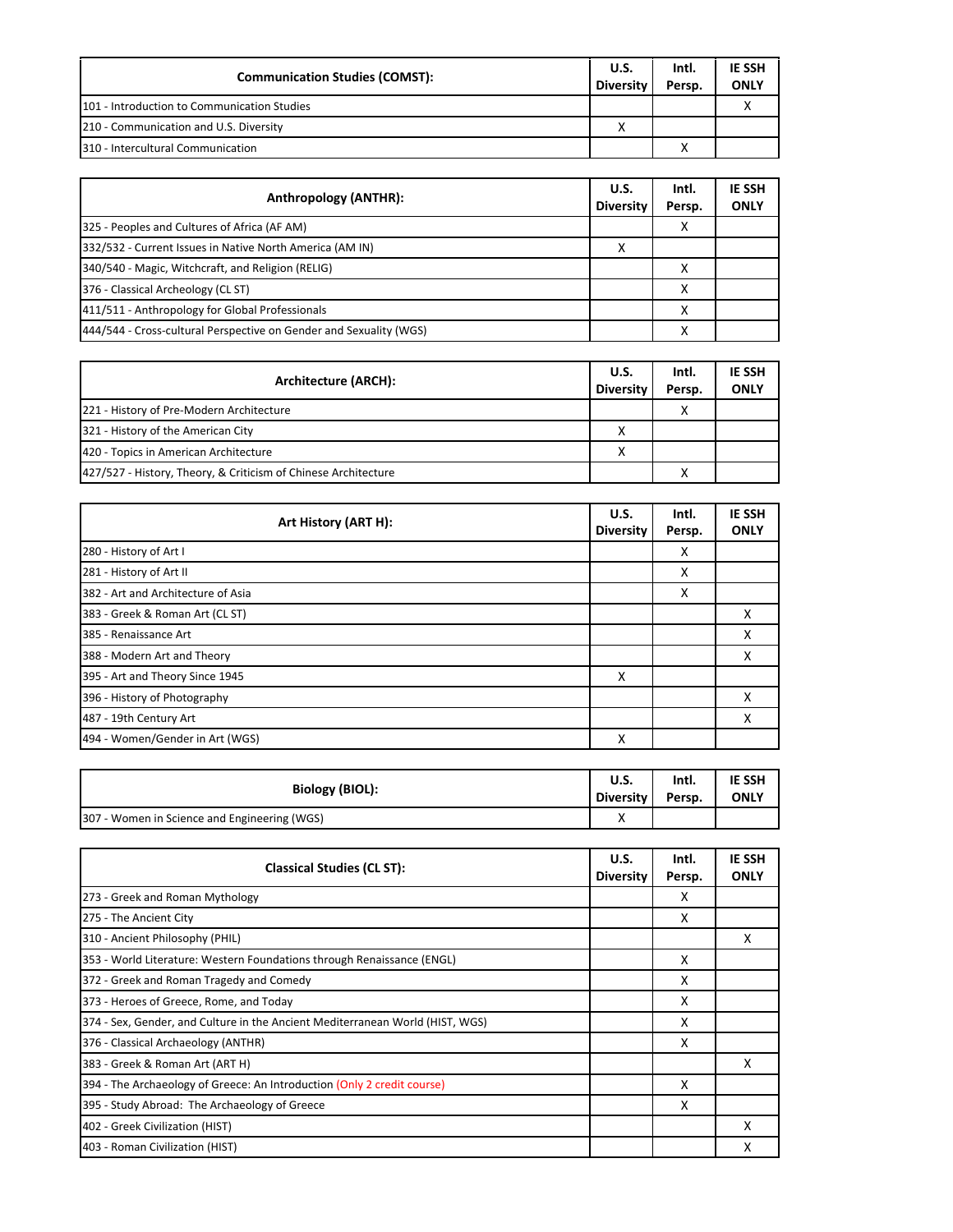| 430/530 - Foundations of Western Political Thought (POLS)  |                         |                 | х                            |
|------------------------------------------------------------|-------------------------|-----------------|------------------------------|
|                                                            | U.S.                    | Intl.           | <b>IE SSH</b>                |
| <b>Electrical Engineering (E E):</b>                       | <b>Diversity</b>        | Persp.          | <b>ONLY</b>                  |
| 458 - Economic Systems for Electrical Power Planning       |                         |                 | X                            |
|                                                            |                         |                 |                              |
| <b>Communication Studies (COMST):</b>                      | <b>U.S.</b>             | Intl.           | IE SSH                       |
|                                                            | <b>Diversity</b>        | Persp.          | <b>ONLY</b>                  |
| 211 - Interpersonal Communication                          |                         |                 | Χ                            |
| 314 - Organizational Communication                         |                         |                 | X                            |
| 325 - Nonverbal Communication                              |                         |                 | X                            |
|                                                            |                         |                 |                              |
| Criminal Justice (C J):                                    | U.S<br><b>Diversity</b> | Intl.<br>Persp. | <b>IE SSH</b><br><b>ONLY</b> |
| 241 - Youth and Crime (SOC)                                |                         |                 | х                            |
| 320 - American Judicial Process (POL S)                    |                         |                 | х                            |
| 332 - Philosophy of Law (PHIL)                             |                         |                 | X                            |
| 340 - Deviant and Criminal Behavior (SOC)                  |                         |                 | х                            |
| 484 - Topical Studies in Criminal and Juvenile Justice     |                         |                 | x                            |
|                                                            |                         |                 |                              |
|                                                            | U.S                     | Intl.           | <b>IE SSH</b>                |
| <b>Community and Regional Planning (C R P):</b>            | <b>Diversity</b>        | Persp.          | <b>ONLY</b>                  |
| 291 - World Cities and Globalization                       |                         | x               |                              |
| 376 - Rural, Urban and Regional Economics (ECON)           |                         |                 | х                            |
|                                                            |                         |                 |                              |
| Design Studies (DSN S):                                    | <b>U.S.</b>             | Intl.           | <b>IE SSH</b>                |
|                                                            | <b>Diversity</b>        | Persp.          | <b>ONLY</b><br>x             |
| 183 - Design in Context                                    |                         |                 |                              |
|                                                            | U.S.                    | Intl.           | <b>IE SSH</b>                |
| <b>Economics (ECON):</b>                                   | <b>Diversity</b>        | Persp.          | <b>ONLY</b>                  |
| 101 - Principles of Microeconomics                         |                         |                 | X                            |
| 102 - Principles of Macroeconomics                         |                         |                 | х                            |
| 230 - Farm Business Management                             |                         |                 | X                            |
| 235 - Introduction to Agricultural Markets                 |                         |                 | X                            |
| 301 - Intermediate Microeconomics                          |                         |                 | х                            |
| 302 - Intermediate Macroeconomics                          |                         |                 | x                            |
| 313 - Economics of Sports                                  |                         |                 | x                            |
| 320 - Labor Economics                                      |                         | x               |                              |
| 321- Economics of Discrimination (WGS)                     | х                       |                 |                              |
| 332 - Cooperatives                                         |                         |                 | x                            |
| 353 - Money, Banking & Financial Institutions              |                         |                 | х                            |
| 355 - International Trade and Finance                      |                         | х               |                              |
| 362 - Applied Ethics in Agriculture (SOC)                  |                         |                 | х                            |
| 371 - Introductory Econometrics                            |                         |                 | x                            |
| 376 - Rural, Urban and Regional Economics (C R P)          |                         |                 | x                            |
| 380 - Energy, Environmental and Resource Economics (ENV S) |                         |                 | x                            |
| 385 - Economic Development (GLOBE)                         |                         | X               |                              |
| 387 - Economies of China and India                         |                         | x               |                              |
| 401 - Topics in Microeconomics                             |                         |                 | x                            |
| 402 - Topics in Macroeconomics                             |                         |                 | x                            |
| 416 - Industrial Organization                              |                         |                 | х                            |
| 418 - Introduction to Game Theory                          |                         |                 | х                            |
| 455 - International Trade                                  |                         | х               |                              |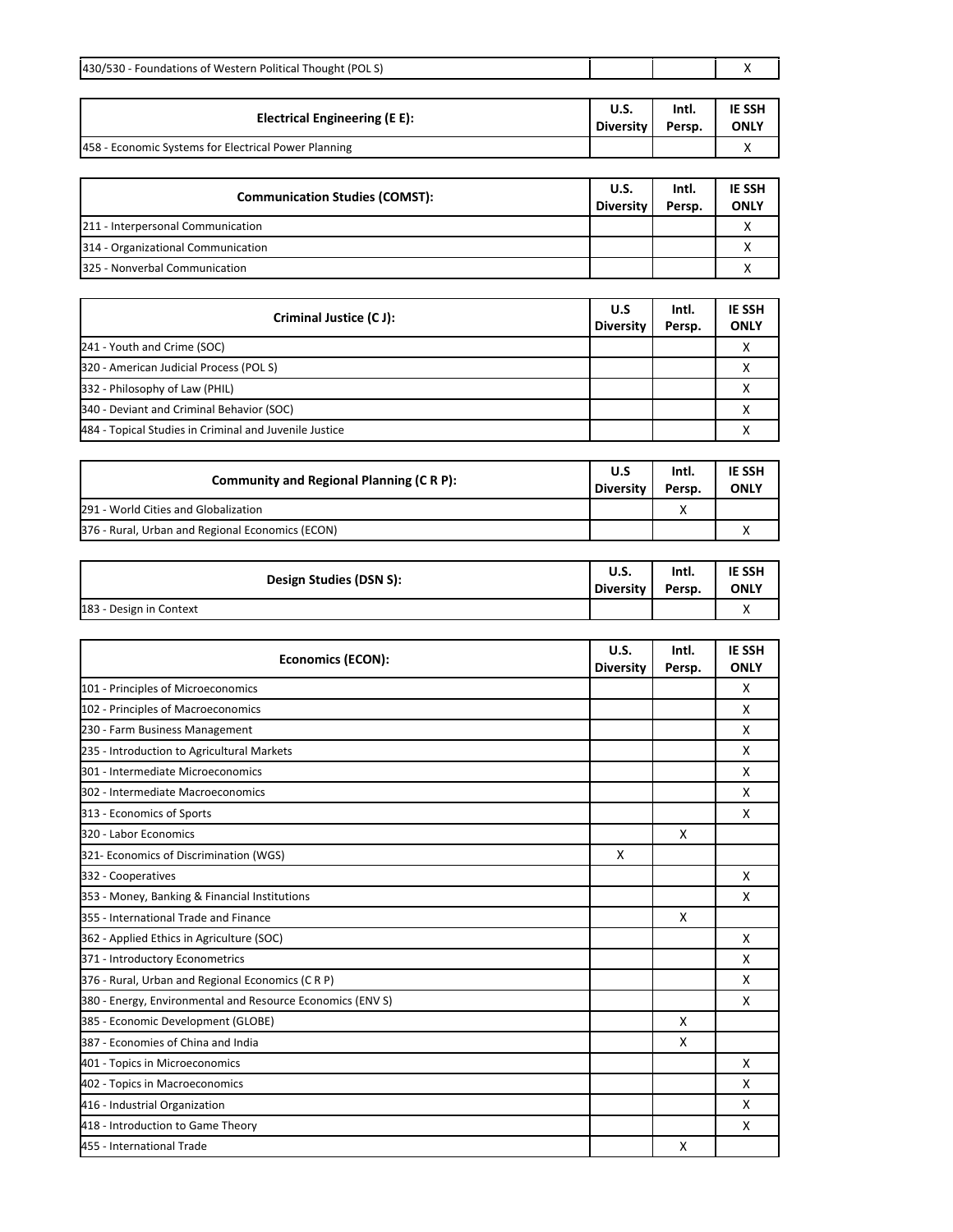| 457/557 - International Finance                             |  |  |
|-------------------------------------------------------------|--|--|
| 460/560 - Agricultural, Food, and Trade Policy              |  |  |
| 466 - Agricultural Finance                                  |  |  |
| 480/580 - Intermediate Environmental and Resource Economics |  |  |

| English (ENGL):                                                         | U.S.<br><b>Diversity</b> | Intl.<br>Persp. | <b>IE SSH</b><br><b>ONLY</b> |
|-------------------------------------------------------------------------|--------------------------|-----------------|------------------------------|
| 201 - Introduction to Literature                                        |                          |                 | X                            |
| 227 - Survey of American Literature to 1865                             |                          |                 | $\mathsf{x}$                 |
| 228 - Survey of American Literature since 1865                          |                          |                 | X                            |
| 237 - Survey of Film History                                            |                          |                 | X                            |
| 240 - Introduction to American Indian Literature (AM IN)                | X                        |                 |                              |
| 275 - Analysis of Popular Culture Texts (SP CM)                         |                          |                 | X                            |
| 330 - Science Fiction                                                   |                          |                 | X                            |
| 335 - Studies in Film                                                   |                          |                 | X                            |
| 339 - Literary Theory & Criticism                                       |                          |                 | X                            |
| 340 - Women's Literature (WGS)                                          | X                        |                 |                              |
| 344 - U.S. Latino/a Literature                                          | X                        |                 |                              |
| 345 - Women & Literature: Selected Topics (WGS)                         | X                        |                 |                              |
| 346 - American Indian Literature (AM IN)                                | X                        |                 |                              |
| 347 - Studies in African American Literature (AF AM)                    | X                        |                 |                              |
| 349 - Topics in Multicultural Literatures of the United States          | X                        |                 |                              |
| 353 - World Literature: Western Foundations through Renaissance (CL ST) |                          | X               |                              |
| 354 - World Literature: 17th Century to Present                         |                          | X               |                              |
| 358 - Myth and Fairytale                                                |                          |                 | X                            |
| 360 - Studies in American Literature to 1800                            |                          |                 | X                            |
| 362 - Studies in 19th Century American Literature                       |                          |                 | X                            |
| 364 - Studies in American Literature: 1900 to the Present               |                          |                 | X                            |
| 370 - Shakespeare                                                       |                          | X               |                              |
| 373 - Studies in British Literature: The Middle Ages                    |                          |                 | X                            |
| 375 - Studies in British Literature: The Restoration & 18th Century     |                          | X               |                              |
| 376 - Studies in British Literature                                     |                          | X               |                              |
| 389 - Postcolonial Literature                                           |                          | X               |                              |
| 393 - The History of Children's Literature                              |                          |                 | X                            |
| 420 - History of the English Language (LING)                            |                          |                 | X                            |
| 422 - Women, Men, and the English Language (LING, WGS)                  | X                        |                 |                              |

| <b>Environmental Science (ENSCI):</b>                 | U.S.             | Intl.  | <b>IE SSH</b> |
|-------------------------------------------------------|------------------|--------|---------------|
|                                                       | <b>Diversity</b> | Persp. | <b>ONLY</b>   |
| 324 - Energy and the Environment (ENV S, GEOL, MTEOR) |                  |        |               |

| <b>Environmental Studies (ENV S):</b>                                           | U.S.<br><b>Diversity</b> | Intl.<br>Persp. | <b>IE SSH</b><br><b>ONLY</b> |
|---------------------------------------------------------------------------------|--------------------------|-----------------|------------------------------|
| 201 - Introduction to Environmental Issues (BIOL, ENSCI) (Only 2 credit course) |                          |                 |                              |
| 324 - Energy and the Environment (ENSCI, GEOL, MTEOR)                           |                          |                 | x                            |
| 334 - Environmental Ethics (PHIL)                                               |                          |                 | х                            |
| 342 - World Food Issues: Past and Present (AGRON, FS HN)                        |                          | x               |                              |
| 345 - Population and Society (SOC)                                              |                          | x               |                              |
| 380 - Energy, Environmental and Resource Economics (ECON)                       |                          |                 | x                            |
| 382 - Environmental Sociology (SOC)                                             |                          |                 | x                            |
| 383 - Environmental Politics and Policies (POLS)                                |                          |                 | x                            |
| 384 - Religion and Ecology (RELIG)                                              |                          | x               |                              |
| 442 - The Policy and Politics of Coastal Areas (POLS)                           |                          |                 | x                            |
| 484 - Sustainable Communities (C R P)                                           |                          |                 |                              |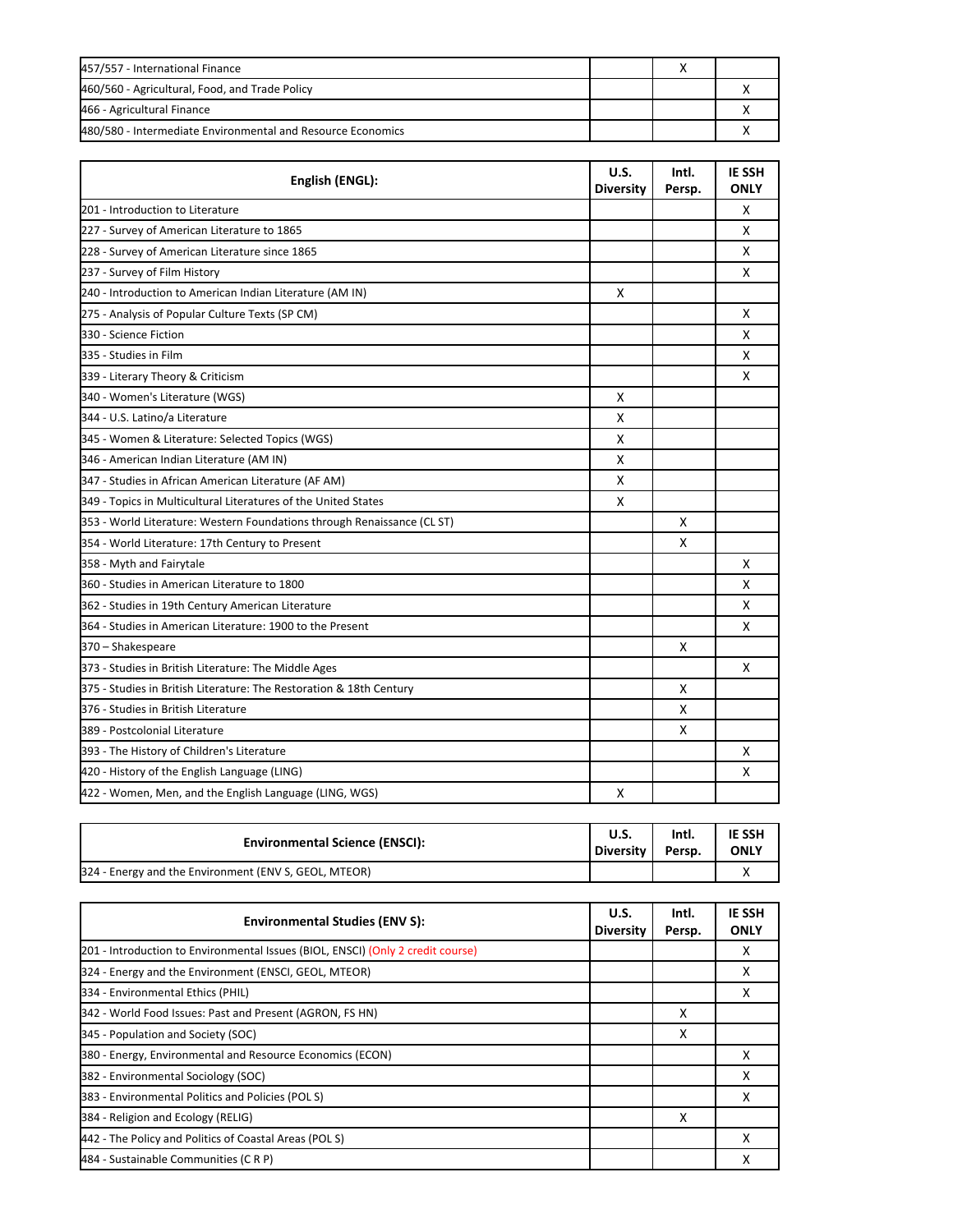| Foreign Languages & Literatures:                                                          | U.S.<br>Diversity | Intl.<br>Persp. | <b>IE SSH</b><br><b>ONLY</b> |
|-------------------------------------------------------------------------------------------|-------------------|-----------------|------------------------------|
| ASL 101 - American Sign Language I                                                        | х                 |                 |                              |
| ASL 102 - American Sign Language II                                                       | X                 |                 |                              |
| CHIN 101 - Elementary Mandarin Chinese I                                                  |                   |                 | х                            |
| CHIN 102 - Elementary Mandarin Chinese II                                                 |                   | х               |                              |
| CHIN 201 - Intermediate Mandarin Chinese I                                                |                   | x               |                              |
| CHIN 202 - Intermediate Mandarin Chinese II                                               |                   | X               |                              |
| CHIN 272 - Introduction to Chinese Culture                                                |                   | х               |                              |
| CHIN 301 - Advanced Mandarin Chinese I                                                    |                   | х               |                              |
| CHIN 302 - Advanced Mandarin Chinese II                                                   |                   | х               |                              |
| CHIN 304 - Chinese for Global Professionals                                               |                   | х               |                              |
| CHIN 370 - Chinese Literature in English Translation                                      |                   | х               |                              |
| CHIN 375 - China Today                                                                    |                   | х               |                              |
| FRNCH 101 - Elementary French I                                                           |                   |                 | X                            |
| FRNCH 102 - Elementary French II                                                          |                   | X               |                              |
| FRNCH 201 - Intermediate French I                                                         |                   | X               |                              |
| FRNCH 202 - Intermediate French II                                                        |                   | х               |                              |
| <b>FRNCH 301 - French Writing and Grammar</b>                                             |                   | х               |                              |
| <b>FRNCH 304 - French for Global Professionals</b>                                        |                   | х               |                              |
| FRNCH 320 - France Today                                                                  |                   | х               |                              |
| FRNCH 370 - French Studies in English                                                     |                   | х               |                              |
| FRNCH 378 - French and/or Francophone Film Studies in English                             |                   | х               |                              |
| GER 101 - Elementary German I                                                             |                   |                 | X                            |
| GER 102 - Elementary German II                                                            |                   | х               |                              |
| GER 201 - Intermediate German I                                                           |                   | X               |                              |
| GER 202 - Intermediate German II                                                          |                   | x               |                              |
|                                                                                           |                   | X               |                              |
| GER 301 - Reading: Problems of the Early Twentieth Century                                |                   | X               |                              |
| GER 305 - Conversation: The City in Contemporary Europe<br>GER 320 - Germany Today        |                   | X               |                              |
| GER 330 - German Literature and Culture                                                   |                   |                 |                              |
|                                                                                           |                   | х<br>х          |                              |
| GER 370 - German Studies in English<br>GER 371 - The Holocaust in Text, Image, and Memory |                   |                 |                              |
| GER 375 - Grimms' Tales                                                                   |                   | х               |                              |
|                                                                                           |                   | х               |                              |
| GER 378 - German Film and Media Studies                                                   |                   | х               |                              |
| GER 395 - Study Abroad                                                                    |                   | х               |                              |
| GER 476 - Topics in German Cultural Studies                                               |                   | X               |                              |
| LATIN 101 - Elementary Latin I                                                            |                   |                 | x                            |
| LATIN 102 - Elementary Latin II                                                           |                   | Χ               |                              |
| PORT 101 - Elementary Portuguese I                                                        |                   |                 | X                            |
| PORT 102 - Elementary Portuguese II                                                       |                   | x               |                              |
| PORT 112 - Elementary Portuguese, Accelerated II                                          |                   | x               |                              |
| RUS 101 - Elementary Russian I                                                            |                   |                 | X                            |
| RUS 102 - Elementary Russian II                                                           |                   | х               |                              |
| RUS 201 - Intermediate Russian I                                                          |                   | х               |                              |
| RUS 202 - Intermediate Russian II                                                         |                   | х               |                              |
| RUS 301 - Composition and Conversation                                                    |                   | х               |                              |
| RUS 304 - Russian for Global Professionals                                                |                   | х               |                              |
| RUS 314 - Reading Russian Literary and Cultural Texts                                     |                   | х               |                              |
| RUS 370 - Russian Studies in English Translation                                          |                   | X               |                              |
| RUS 375 - Russia Today                                                                    |                   | х               |                              |
| RUS 395 - Study Abroad                                                                    |                   | Χ               |                              |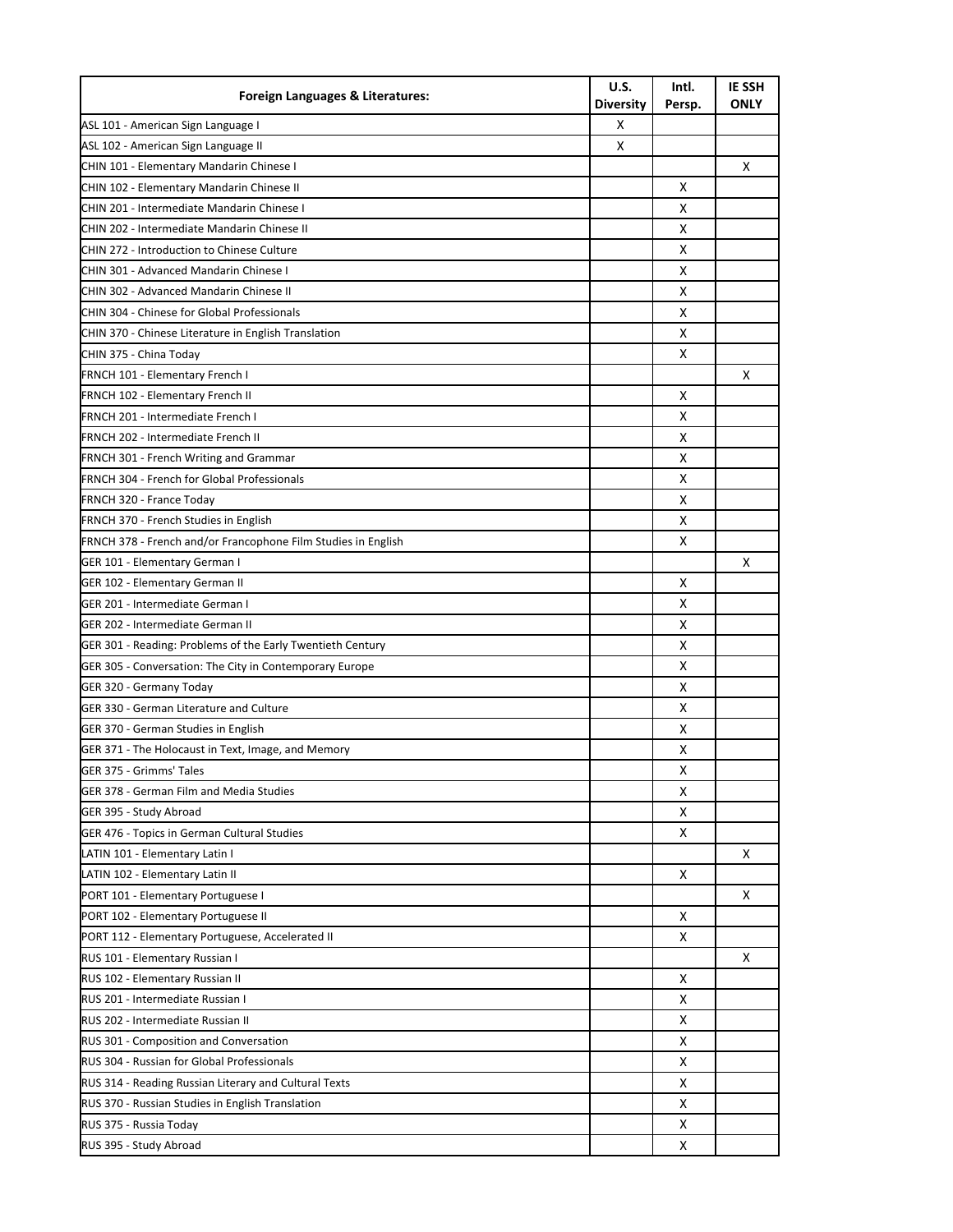| SPAN 101 - Elementary Spanish I                                                                                                                                                             |   | X |
|---------------------------------------------------------------------------------------------------------------------------------------------------------------------------------------------|---|---|
| SPAN 102 - Elementary Spanish II                                                                                                                                                            | X |   |
| SPAN 201 - Intermediate Spanish I                                                                                                                                                           | X |   |
| SPAN 202 - Intermediate Spanish II                                                                                                                                                          | X |   |
| SPAN 297 - Intensive Intermediate Spanish                                                                                                                                                   | X |   |
| SPAN 303 - Spanish Conversation and Composition                                                                                                                                             | X |   |
| SPAN 304 - Spanish for Global Professionals                                                                                                                                                 | X |   |
| SPAN 314 - Textual and Media Analyses                                                                                                                                                       | X |   |
| SPAN 321 - Spanish Civilization                                                                                                                                                             | X |   |
| SPAN 322 - Latin American Civilization                                                                                                                                                      | X |   |
| SPAN 323 - Spain Today                                                                                                                                                                      | X |   |
| SPAN 326 - Studies in Hispanic Art or Film                                                                                                                                                  | X |   |
| SPAN 330 - Studies in Spanish Literature                                                                                                                                                    | X |   |
| SPAN 332 - Studies in Latin American Literature                                                                                                                                             | X |   |
| SPAN 351 - Introduction to Spanish-English Translation (LING)                                                                                                                               | X |   |
| SPAN 352 - Spanish Pronunciation (LING)                                                                                                                                                     | X |   |
| SPAN 370 - Hispanic Topics in English Translation                                                                                                                                           | X |   |
| SPAN 395 - Study Abroad                                                                                                                                                                     | X |   |
| SPAN 401/501 - Advanced Composition and Grammar                                                                                                                                             | X |   |
| SPAN 440/540 - Seminar on the Literatures and Cultures of Spain                                                                                                                             | X |   |
| SPAN 441/541 - Seminar on Cervantes and the Golden Age                                                                                                                                      | X |   |
| SPAN 445/545 - Seminar on the Literatures and Cultures of Latin America                                                                                                                     | X |   |
| SPAN 462 - Contrastive Analysis of Spanish/English for Translators (LING)                                                                                                                   |   | X |
| SPAN 463/563 - Contemporary Spanish Linguistics (LING)                                                                                                                                      | X |   |
| Note: Students having a native language(s) other than English may not use elementary, intermediate or advanced-level<br>grammar, conversational or composition courses in that language(s). |   |   |

| Geology (GEOL):                                        | <b>U.S.</b> | Intl.  | <b>IE SSH</b> |
|--------------------------------------------------------|-------------|--------|---------------|
|                                                        | Diversity I | Persp. | <b>ONLY</b>   |
| 324 - Energy and the Environment (ENSCI, ENV S, MTEOR) |             |        | ◠             |

| <b>Gerontology (GERON):</b>                             | <b>U.S.</b><br><b>Diversity</b> | Intl.<br>Persp. | <b>IE SSH</b><br><b>ONLY</b> |
|---------------------------------------------------------|---------------------------------|-----------------|------------------------------|
| 373 - Death as a Part of Living (HD FS)                 |                                 |                 |                              |
| 377 - Aging and the Family (HD FS)                      | $\checkmark$                    |                 |                              |
| 378 - Retirement Planning and Employee Benefits (HD FS) |                                 |                 |                              |

| <b>Global Resource Systems (GLOBE):</b> | U.S.      | Intl.  | <b>IE SSH</b> |
|-----------------------------------------|-----------|--------|---------------|
|                                         | Diversity | Persp. | <b>ONLY</b>   |
| 385 - Economic Development (ECON)       |           |        |               |

| History (HIST):                                          | U.S.<br><b>Diversity</b> | Intl.<br>Persp. | <b>IE SSH</b><br><b>ONLY</b> |
|----------------------------------------------------------|--------------------------|-----------------|------------------------------|
| 201 - Introduction to Western Civilization I             |                          | X               |                              |
| 202 - Introduction to Western Civilization II            |                          | X               |                              |
| 207 - Chinese Civilization                               |                          | х               |                              |
| 221 - Survey of United States History I                  |                          |                 | x                            |
| 222 - Survey of United States History II                 |                          |                 | x                            |
| 280 - Introduction to History of Science I               |                          | X               |                              |
| 281 - Introduction to History of Science II              |                          | x               |                              |
| 284 - Wonders of the World, Global History of Innovation |                          | X               |                              |
| 307 - American Popular Culture                           |                          |                 | X                            |
| 325 - Society and Politics in England, 1525-1700         |                          |                 | x                            |
| 336 - History of Modern China I                          |                          | х               |                              |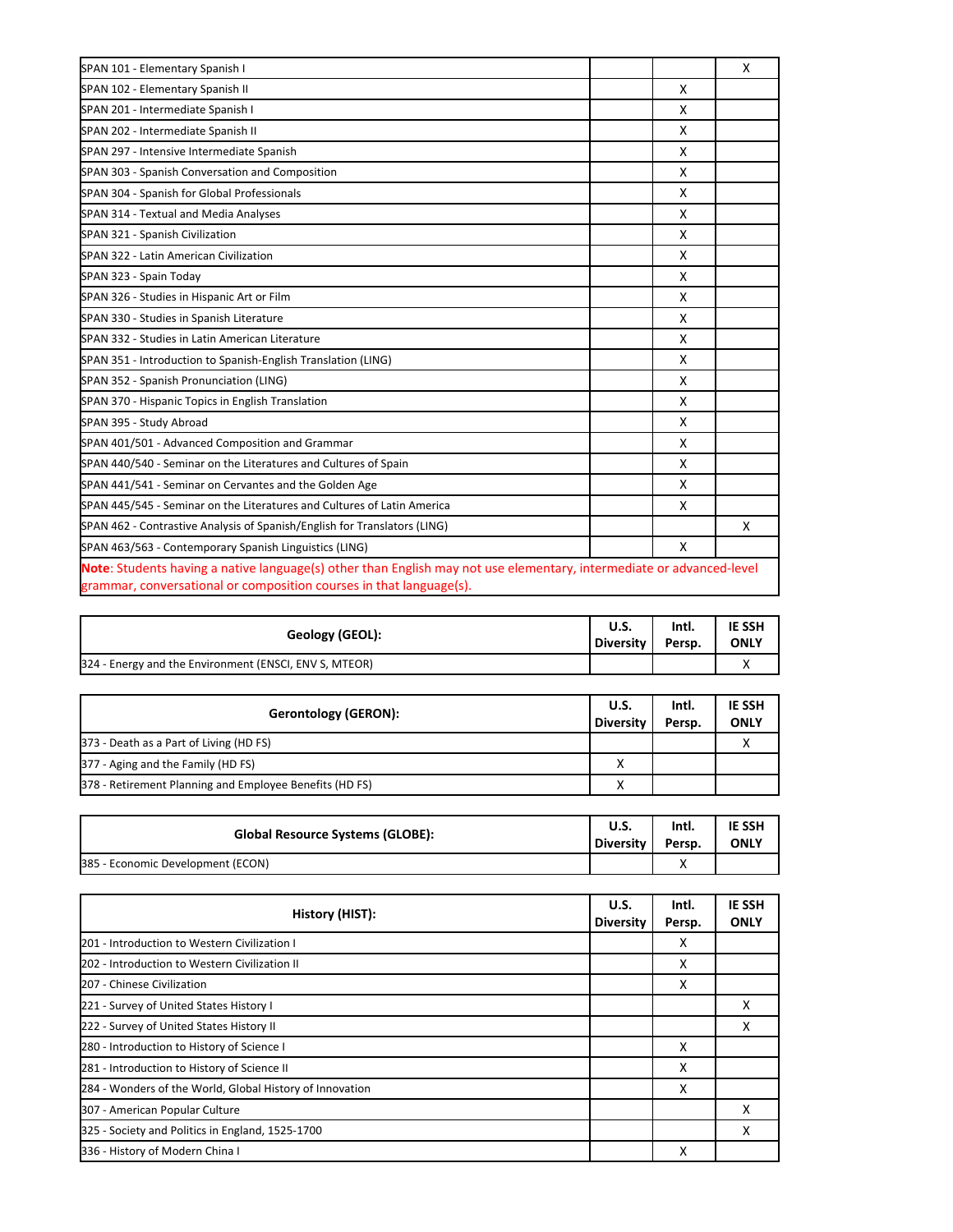| 337 - History of Modern China II                                               |   | х |   |
|--------------------------------------------------------------------------------|---|---|---|
| 338 - Modern Japanese History                                                  |   | х |   |
| 340 - History of Latin America I                                               |   |   | Χ |
| 341 - History of Latin America II                                              |   | х |   |
| 353 - History of African Americans I (AF AM)                                   | х |   |   |
| 354 - History of African Americans II (AF AM)                                  | х |   |   |
| 374 - Sex, Gender, and Culture in the Ancient Mediterranean World (CL ST, WGS) |   | х |   |
| 380 - History of Women in Science, Technology & Medicine (WGS)                 | х |   |   |
| 386 - History of Women in America (WGS)                                        | X |   |   |
| 389 - American Military History                                                |   | х |   |
| 390 - World Military History                                                   |   | X |   |
| 402 - Greek Civilization (CL ST)                                               |   |   | х |
| 403 - Roman Civilization (CL ST)                                               |   |   | X |
| 405 - Transformations of the Early Medieval World                              |   |   | X |
| 406 - The Birth of Europe in the High Middle Ages                              |   |   | X |
| 408 - Europe, 1500-1648                                                        |   |   | X |
| 414 - European Cultural and Intellectual History                               |   |   | X |
| 419 - History of Modern France                                                 |   |   | X |
| 421 - History of Russia I                                                      |   | х |   |
| 422 - History of Russia II                                                     |   | X |   |
| 424 - History of Modern Germany                                                |   |   | x |
| 428 - Punishment, Mentalities, and Society in England, 1550-1868               |   |   | X |
| 431 - Modern England                                                           |   |   | X |
| 441 - History of Modern Mexico and Central America                             |   |   | X |
| 450 - Colonial America                                                         |   |   | x |
| 451 - American Revolutionary Era                                               |   |   | x |
| 455 - The U.S. Civil War and Reconstruction Era                                |   |   | x |
| 458 - U.S. 1900 to 1945                                                        |   |   | X |
| 459 - U.S. 1945 to the Present                                                 |   |   | X |
| 460 - The Great Plains                                                         |   |   | X |
| 461 - The Rural South                                                          |   |   | X |
| 465 - The American West                                                        |   |   | X |
| 468 - History of Rural America                                                 |   |   | X |
| 473 - Civil Rights and Ethnic Power (AF AM, US LS)                             | X |   |   |
| 482 - Birth, Death, Medicine, and Disease                                      |   |   | х |
| 488 - American Stuff, Colonial Times to the Present                            |   |   |   |

| Music (MUSIC):                         | U.S.<br><b>Diversity</b> | Intl.<br>Persp. | <b>IE SSH</b><br><b>ONLY</b> |
|----------------------------------------|--------------------------|-----------------|------------------------------|
| 102 - Introduction to Music Listening  |                          | х               |                              |
| 383 - History of Music I               |                          | x               |                              |
| 384 - History of Music II              |                          | х               |                              |
| 472 - History of American Music        | х                        |                 |                              |
| 473 - Topics in Advanced Music History |                          |                 |                              |
| 475 - Music of the Romantic Era        |                          |                 |                              |

| Human Development and Family Studies (HD FS):                   | U.S.<br><b>Diversity</b> | Intl.<br>Persp. | <b>IE SSH</b><br><b>ONLY</b> |
|-----------------------------------------------------------------|--------------------------|-----------------|------------------------------|
| 102 - Individual and Family Development, Health, and Well-being |                          |                 |                              |
| 239 - Consumer Issues                                           | х                        |                 |                              |
| 240 - Literature for Children                                   | x                        |                 |                              |
| 249 - Parenting and Family Diversity Issues                     | X                        |                 |                              |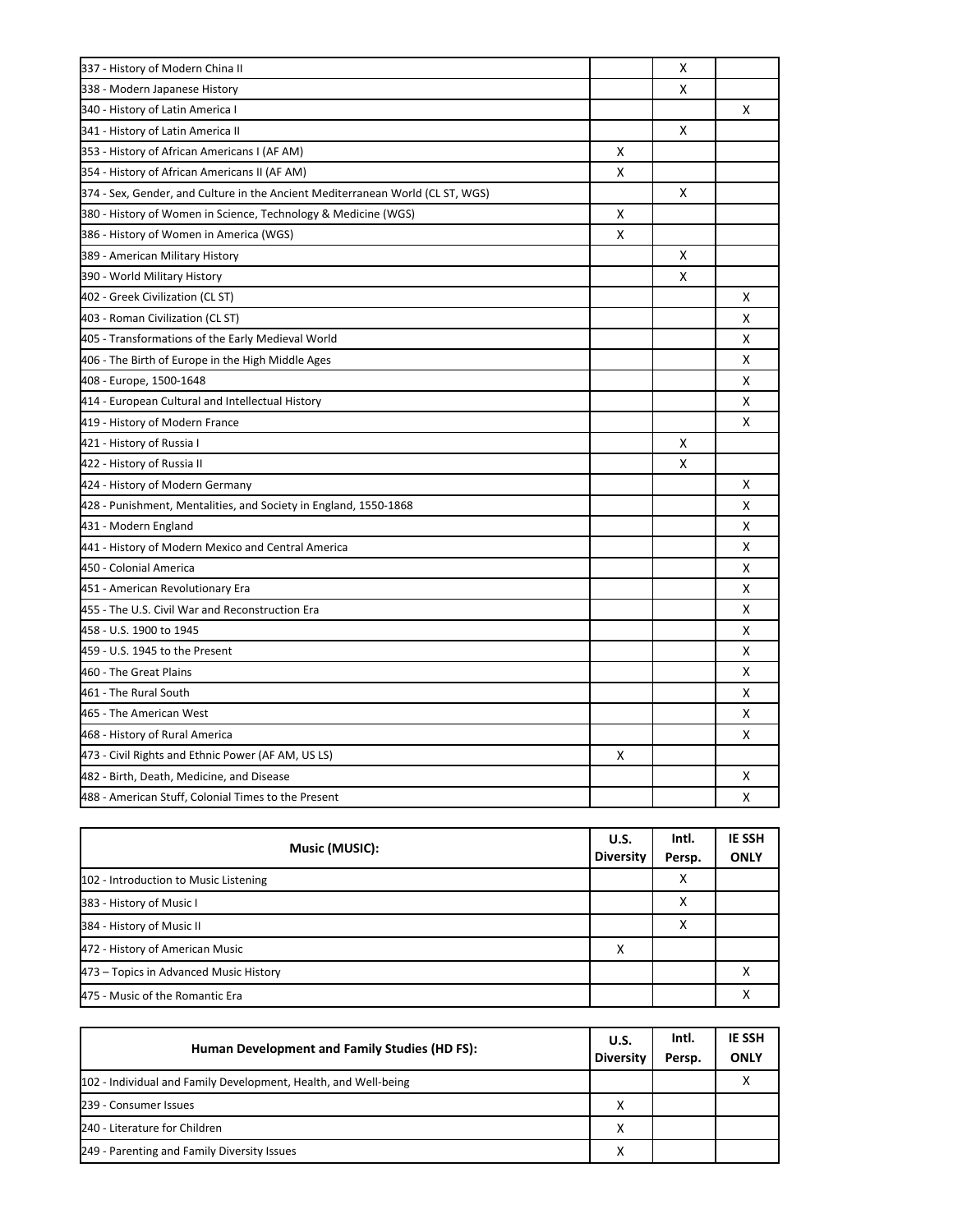| 276 - Human Sexuality                                   |  |  |
|---------------------------------------------------------|--|--|
| 373 - Death as a Part of Living (GERON)                 |  |  |
| 377 - Aging and the Family (GERON)                      |  |  |
| 378 - Retirement Planning and Employee Benefits (GERON) |  |  |

| International Studies (INTST):              | U.S.      | Intl.  | <b>IE SSH</b> |
|---------------------------------------------|-----------|--------|---------------|
|                                             | Diversity | Persp. | <b>ONLY</b>   |
| 235 - Introduction to International Studies |           |        |               |

| Journalism and Mass Communication (JL MC):       | U.S.<br><b>Diversity</b> | Intl.<br>Persp. | <b>IE SSH</b><br><b>ONLY</b> |
|--------------------------------------------------|--------------------------|-----------------|------------------------------|
| 101 - Mass Media and Society                     |                          |                 | х                            |
| 401 - Mass Communication Theory                  |                          |                 | х                            |
| 461 - History of American Journalism             |                          |                 | х                            |
| 462 - Media Ethics, Freedom, Responsibility      |                          |                 |                              |
| 464 - Journalism and Literature                  |                          |                 |                              |
| 474 - Communication Technology and Social Change |                          | X               |                              |
| 476/576 - World Communication Systems            |                          | х               |                              |
| 477 - Diversity in the Media                     | х                        |                 |                              |

| Landscape Architecture (LA):                        | <b>U.S.</b><br><b>Diversity</b> | Intl.<br>Persp. | <b>IE SSH</b><br><b>ONLY</b> |
|-----------------------------------------------------|---------------------------------|-----------------|------------------------------|
| 371 - History of Modern Landscapes, 1750 to Present |                                 |                 |                              |
| 373 - Gardens and Landscapes from Antiquity to 1750 |                                 |                 |                              |

| Linguistics (LING):                                                  | U.S.<br><b>Diversity</b> | Intl.<br>Persp. | <b>IE SSH</b><br><b>ONLY</b> |
|----------------------------------------------------------------------|--------------------------|-----------------|------------------------------|
| 309 - Introduction to Culture and Language (ANTHR)                   |                          | x               |                              |
| 351 - Introduction to Spanish-English Translation (SPAN)             |                          | x               |                              |
| 352 - Spanish Pronunciation (SPAN)                                   |                          | х               |                              |
| 420 - History of the English Language (ENGL)                         |                          |                 |                              |
| 422 - Women, Men, and the English Language (ENGL, WGS)               | X                        |                 |                              |
| 462 - Contrastive Analysis of Spanish/English for Translators (SPAN) |                          |                 |                              |
| 463/563 - Contemporary Spanish Linguistics (SPAN)                    |                          | x               |                              |

| Meteorology (MTEOR):                                  | U.S.        | Intl.  | <b>IE SSH</b> |
|-------------------------------------------------------|-------------|--------|---------------|
|                                                       | Diversity I | Persp. | <b>ONLY</b>   |
| 324 - Energy and the Environment (ENSCI, ENV S, GEOL) |             |        |               |

| Philosophy (PHIL):                                 | U.S.<br><b>Diversity</b> | Intl.<br>Persp. | <b>IE SSH</b><br><b>ONLY</b> |
|----------------------------------------------------|--------------------------|-----------------|------------------------------|
| 201 - Introduction to Philosophy                   |                          |                 | х                            |
| 230 - Moral Theory and Practice                    |                          |                 | Χ                            |
| 235 - Ethical Issues in a Diverse Society          | X                        |                 |                              |
| 310 - Ancient Philosophy (CL ST)                   |                          |                 | Χ                            |
| 314 - 17th Century Philosophy                      |                          |                 | x                            |
| 315 - 18th Century Philosophy                      |                          |                 | Χ                            |
| 316 - 19th Century Continental Philosophy          |                          |                 | Χ                            |
| 317 - 20th and 21st Century Continental Philosophy |                          |                 | Χ                            |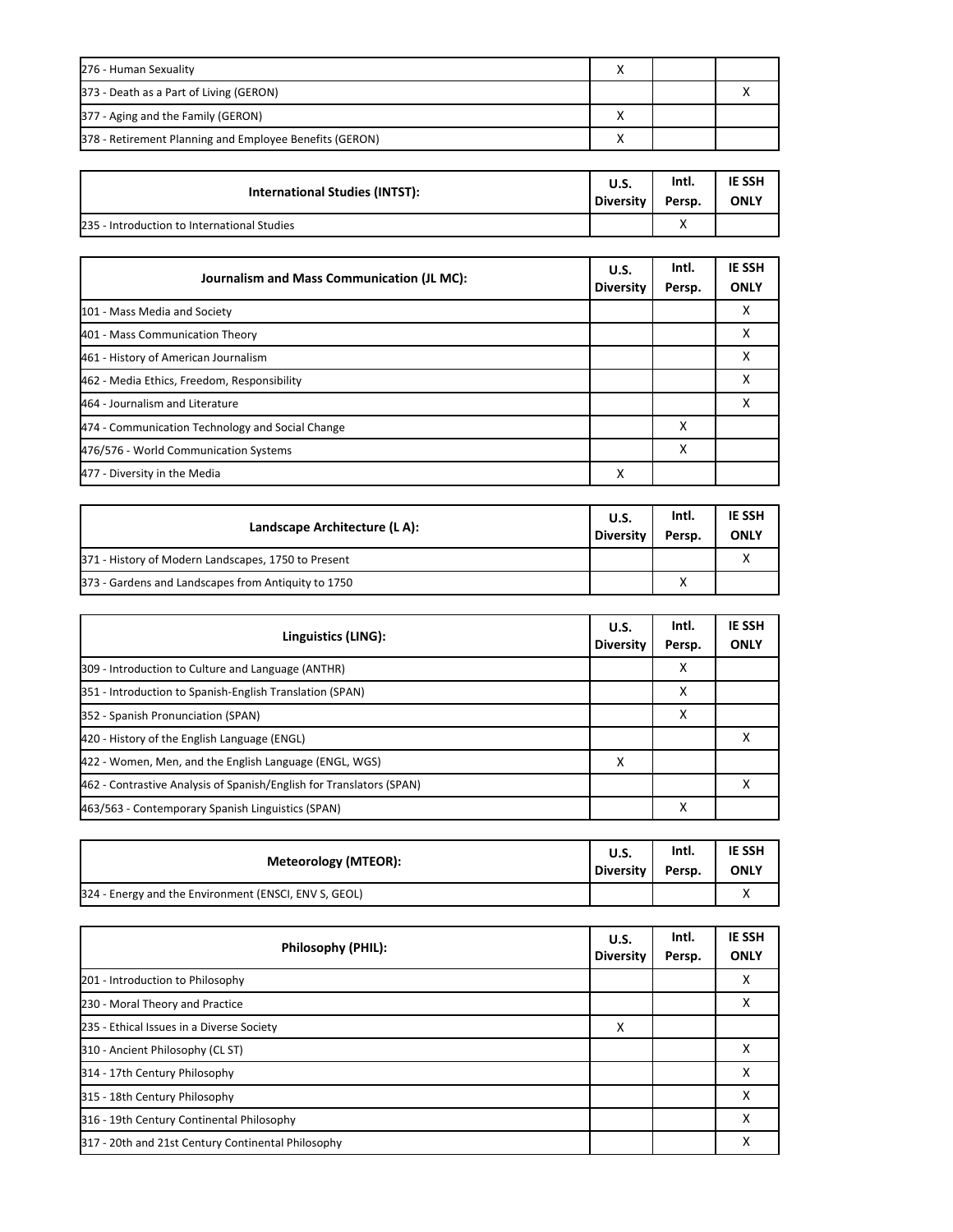| 318 - History of Analytic Philosophy      |   | X |
|-------------------------------------------|---|---|
| 320 - Existentialism                      |   | X |
| 330 - Ethical Theory                      |   | X |
| 331 - Moral Problems in Medicine          |   | X |
| 332 - Philosophy of Law (CJ)              |   | X |
| 334 - Environmental Ethics (ENV S)        |   | X |
| 335 - Social and Political Philosophy     |   | X |
| 336 - Bioethics and Biotechnology         |   | X |
| 338 - Feminist Philosophy (WGS)           | X |   |
| 340 - Aesthetics                          |   | X |
| 343 - Philosophy of Technology            |   | x |
| 350 - Philosophy of Religion (RELIG)      |   | X |
| 364 - Metaphysics: God, Minds, and Matter |   | X |
| 366 - Truth, Belief, and Reason           |   | X |
| 380 - Philosophy of Science               |   | X |
| 430 - Value Theory                        |   | X |
| 450 - Agency and Free Will                |   | X |
| 485 - Philosophy of Physics               |   | X |

| <b>Political Science (POL S):</b>                                      | U.S.<br><b>Diversity</b> | Intl.<br>Persp. | <b>IE SSH</b><br><b>ONLY</b> |
|------------------------------------------------------------------------|--------------------------|-----------------|------------------------------|
| 215 - Introduction to American Government                              |                          |                 | X                            |
| 235 - Introduction to Ethics and Politics                              |                          |                 | X                            |
| 241 - Democracy and Dictatorship: Introduction to Comparative Politics |                          | X               |                              |
| 251 - Introduction to International Politics                           |                          | x               |                              |
| 301 - Introduction to Empirical Political Science Research             |                          |                 | x                            |
| 305 - Comparative Political Behavior                                   |                          |                 | X                            |
| 306 - Public Opinion and Voting Behavior                               |                          |                 | X                            |
| 310 - State and Local Government                                       |                          |                 | X                            |
| 312 - Special Topics in American Government and Politics               |                          |                 | X                            |
| 313 - Special Topics in Theory and Methods                             |                          |                 | X                            |
| 314 - Special Topics in Comparative Politics                           |                          |                 | x                            |
| 315 - Special Topics in International Relations                        |                          | X               |                              |
| 318 - Campaign and Elections                                           |                          |                 | X                            |
| 319 - Law and Politics                                                 |                          |                 | x                            |
| 320 - American Judicial Process (CJ)                                   |                          |                 | X                            |
| 334 - Politics and Society (SOC)                                       |                          |                 | X                            |
| 335 - Science, Technology, and Public Policy                           |                          |                 | X                            |
| 340 - Politics of Developing Areas                                     |                          | x               |                              |
| 343 - Latin American Government and Politics (US LS)                   |                          | X               | X                            |
| 344 - Public Policy                                                    |                          |                 | X                            |
| 346 - European Politics                                                |                          | X               |                              |
| 349 - Politics of Russia and Eastern Europe                            |                          | X               |                              |
| 350 - Politics of the Middle East                                      |                          | x               |                              |
| 356 - Theories of International Politics                               |                          |                 | X                            |
| 357 - International Security Policy                                    |                          |                 | x                            |
| 358 - United States Foreign Policy                                     |                          |                 | X                            |
| 359 - Current Issues in American Foreign Policy                        |                          |                 | x                            |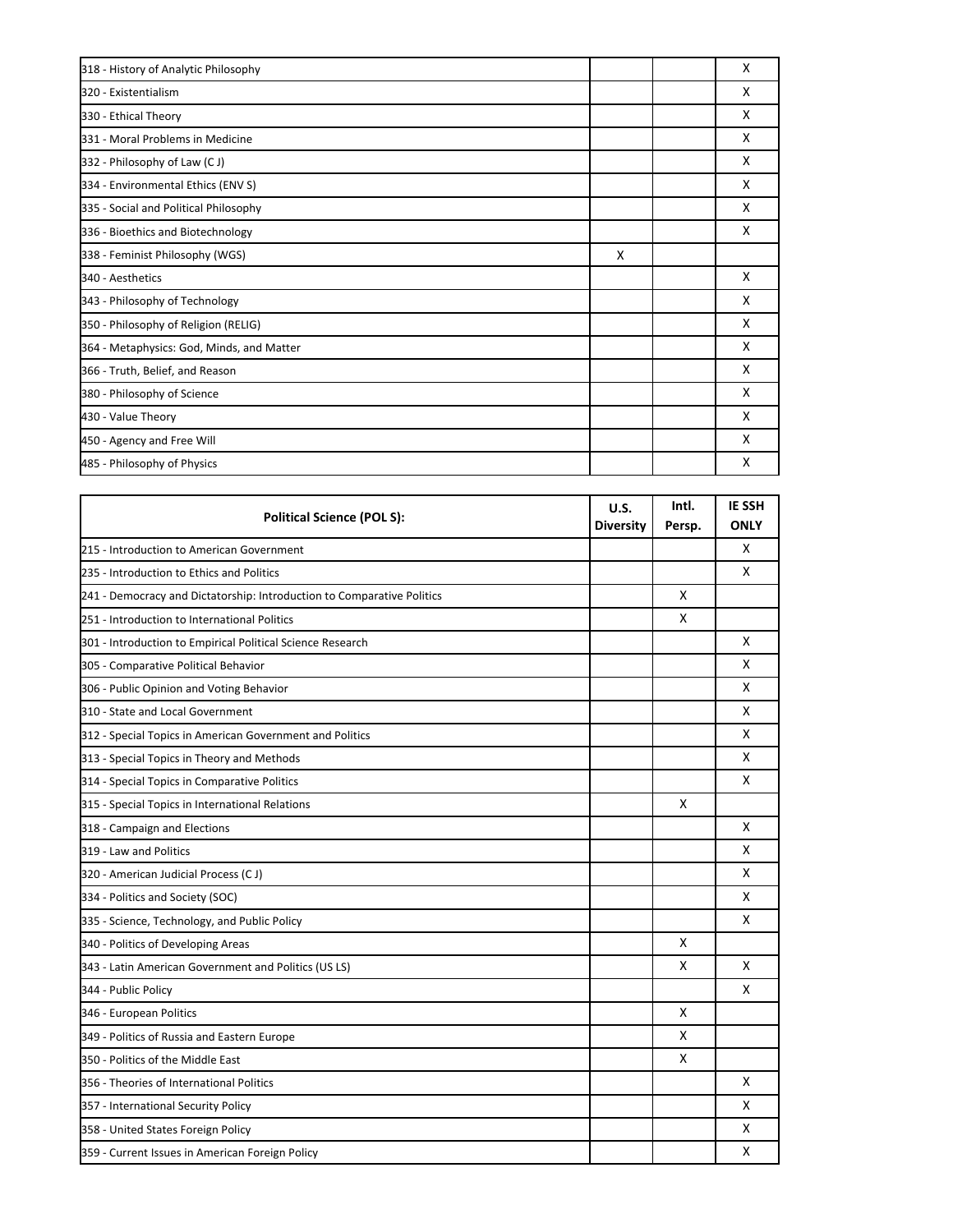| 360 - American Institutions: Congress                      |   |                           | X |
|------------------------------------------------------------|---|---------------------------|---|
| 361 - American Institutions: The Presidency                |   |                           | X |
| 370 - Religion and Politics (RELIG)                        |   |                           | X |
| 381 - International Political Economy                      |   |                           | X |
| 383 - Environmental Politics and Policies (ENV S)          |   |                           | X |
| 385 - Women in Politics (WGS)                              | X |                           |   |
| 413/513 - Intergovernmental Relations                      |   |                           | X |
| 417 - Campaign Rhetoric (SP CM)                            |   |                           | X |
| 420 - Constitutional Law                                   |   |                           | X |
| 421 - Constitutional Freedoms                              |   |                           | X |
| 422/522 - International Law                                |   |                           | X |
| 430/530 - Foundations of Western Political Thought (CL ST) |   |                           | X |
| 431/531 - Modern Political Thought                         |   |                           | X |
| 442/542 - The Policy and Politics of Coastal Areas (ENV S) |   |                           | X |
| 452/552 - Comparative Foreign Policy                       |   | $\boldsymbol{\mathsf{x}}$ |   |
| 453/553 - International Organizations                      |   |                           | X |
| 477/577 - Government, Business, and Society                |   |                           | X |
| 480/580 - Ethics and Public Policy                         |   |                           | X |
| 487/587 - Electronic Democracy                             |   |                           | X |

| <b>Psychology (PYSCH):</b>                            | U.S.<br><b>Diversity</b> | Intl.<br>Persp. | <b>IE SSH</b><br><b>ONLY</b> |
|-------------------------------------------------------|--------------------------|-----------------|------------------------------|
| 101 - Introduction to Psychology                      |                          |                 | X                            |
| 230 - Developmental Psychology                        |                          |                 | X                            |
| 280 - Social Psychology                               |                          |                 | x                            |
| 314 - Motivation                                      |                          |                 | x                            |
| 315 - Drugs and Behavior                              |                          |                 | X                            |
| 316 - Cognitive Psychology                            |                          |                 | x                            |
| 346 - Psychology of Women (WGS)                       | X                        |                 |                              |
| 360 - Personality Psychology                          |                          |                 | X                            |
| 381 - Social Psychology of Small Group Behavior (SOC) |                          |                 | X                            |
| 460 - Abnormal Psychology                             |                          |                 | X                            |

| <b>Religious Studies (RELIG):</b>                   | U.S.<br><b>Diversity</b> | Intl.<br>Persp. | <b>IE SSH</b><br><b>ONLY</b> |
|-----------------------------------------------------|--------------------------|-----------------|------------------------------|
| 205 - World Religions                               |                          | X               |                              |
| 210 - Religion in America                           | X                        |                 |                              |
| 220 - Introduction to the Bible                     |                          |                 | X                            |
| 242 - History of Christianity: Early to Medieval    |                          | X               |                              |
| 321 - The Hebrew Bible                              |                          |                 | X                            |
| 322 - The New Testament                             |                          |                 | X                            |
| 334 - Africana Religions (AF AM)                    | X                        |                 |                              |
| 336 - Religion and Gender (WGS)                     | X                        |                 |                              |
| 340/540 - Magic, Witchcraft, and Religion (ANTHR)   |                          | X               |                              |
| 342 - Religion and U.S. Latino/a Literature (US LS) | X                        |                 |                              |
| 350 - Philosophy of Religion (PHIL)                 |                          |                 | X                            |
| 352 - Religions of India (WLC)                      |                          | X               |                              |
| 358 - Islam (WLC)                                   |                          | X               |                              |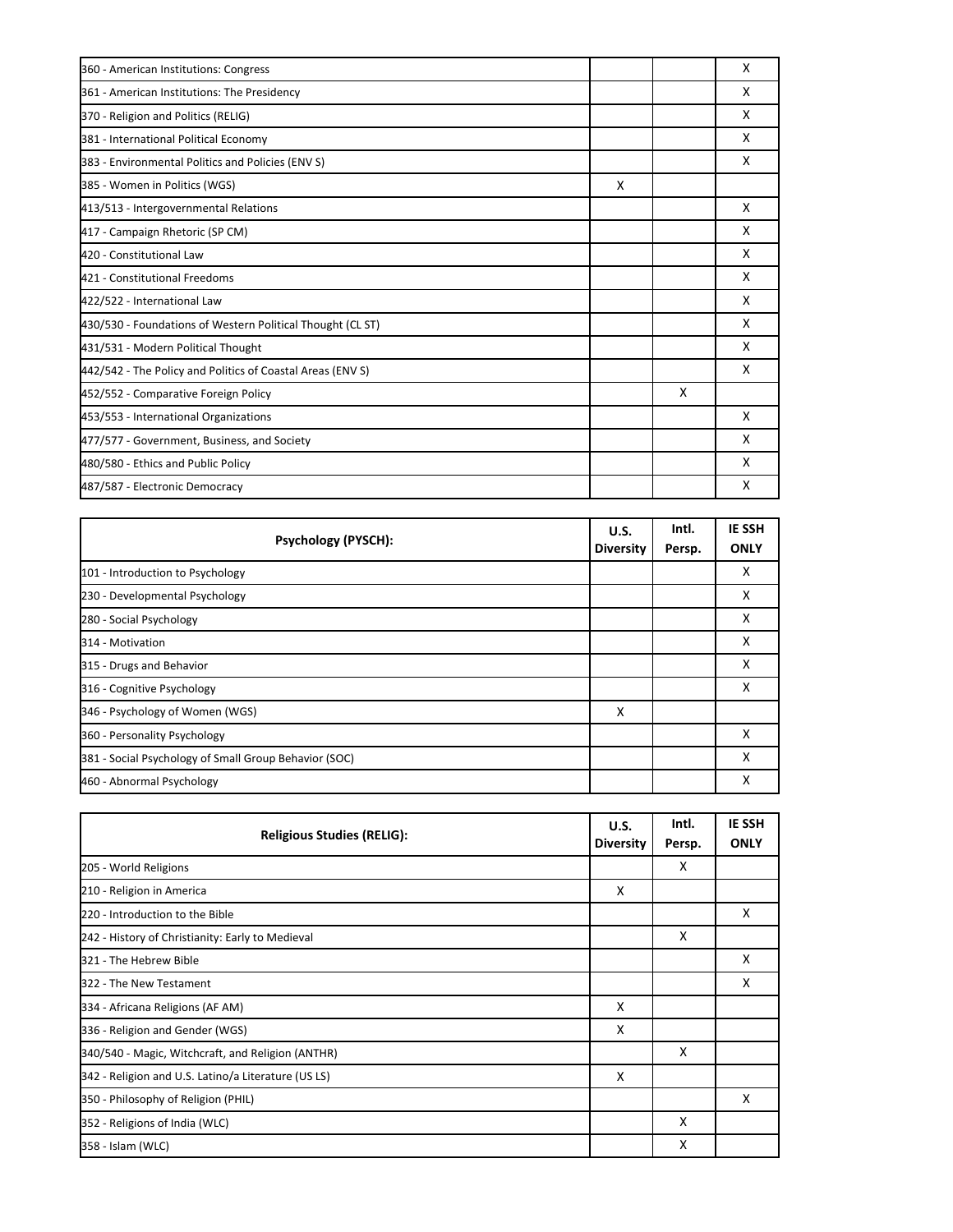| 360 - Religion and Ethics                    |  |  |
|----------------------------------------------|--|--|
| 370 - Religion and Politics (POLS)           |  |  |
| 384 - Religion and Ecology (ENV S)           |  |  |
| 485 - Theory and Method in Religious Studies |  |  |

| U.S. Latino/a Studies Program (US LS):              | U.S.<br><b>Diversity</b> | Intl.<br>Persp. | <b>IE SSH</b><br><b>ONLY</b> |
|-----------------------------------------------------|--------------------------|-----------------|------------------------------|
| 211 - Introduction to U.S. Latino/a Studies         | X                        |                 |                              |
| 342 - Religion and U.S. Latino/a Literature (RELIG) | х                        |                 |                              |
| 343 - Latin American Government and Politics (POLS) |                          | $\checkmark$    |                              |

| Theatre (THTRE):                                           | <b>U.S.</b><br><b>Diversity</b> | Intl.<br>Persp. | <b>IE SSH</b><br><b>ONLY</b> |
|------------------------------------------------------------|---------------------------------|-----------------|------------------------------|
| 465 - Theatre History: Ancient to 19 <sup>th</sup> Century |                                 |                 |                              |
| 466 - Theatre History: 19 <sup>th</sup> Century to Present |                                 |                 |                              |

| Sociology (SOC):                                        | U.S.<br><b>Diversity</b> | Intl.<br>Persp. | IE SSH<br><b>ONLY</b> |
|---------------------------------------------------------|--------------------------|-----------------|-----------------------|
| 134 - Introduction to Sociology                         |                          |                 | X                     |
| 219 - Sociology of Intimate Relationships               |                          |                 | X                     |
| 230 - Rural Society in Transition                       |                          |                 | X                     |
| 235 - Social Problems and American Values               | X                        |                 |                       |
| 241 - Youth and Crime (CJ)                              |                          |                 | X                     |
| 305 - Social Psychology: A Sociological Perspective     |                          |                 | X                     |
| 310 - Community                                         |                          |                 | X                     |
| 325 - Transition in Agriculture                         |                          |                 | X                     |
| 327 - Sex and Gender in Society (WGS)                   | X                        |                 |                       |
| 328 - Sociology of Masculinities and Manhood (WGS)      | X                        |                 |                       |
| 330 - Ethnic and Race Relations (AF AM)                 | X                        |                 |                       |
| 331 - Social Class and Inequality                       | X                        |                 |                       |
| 332 - The Latino/Latina Experience in U.S. Society      | X                        |                 |                       |
| 334 - Politics and Society (POL S)                      |                          |                 | X                     |
| 340 - Deviant and Criminal Behavior (CJ)                |                          |                 | x                     |
| 345 - Population and Society (ENV S)                    |                          | X               |                       |
| 362 - Applied Ethics in Agriculture (ECON)              |                          |                 | X                     |
| 380 - Sociology of Work                                 |                          |                 | X                     |
| 381 - Social Psychology of Small Group Behavior (PSYCH) |                          |                 | X                     |
| 382 - Environmental Sociology (ENV S)                   |                          |                 | X                     |
| 401 - Contemporary Sociological Theories                |                          |                 | X                     |
| 411 - Social Change in Developing Countries             |                          | X               |                       |
| 415 - Dynamics of Social Change                         |                          |                 | X                     |
| 485 - Sociology of the Family                           |                          |                 | X                     |

| <b>Speech Communication (SP CM):</b>                            | <b>U.S.</b><br><b>Diversity</b> | Intl.<br>Persp. | <b>IE SSH</b><br><b>ONLY</b> |
|-----------------------------------------------------------------|---------------------------------|-----------------|------------------------------|
| 216 - America Speaks: Great Speakers and Speeches in US History | v                               |                 |                              |
| 323 - Gender and Communication (WGS)                            |                                 |                 |                              |
| 417 - Campaign Rhetoric (POLS)                                  |                                 |                 |                              |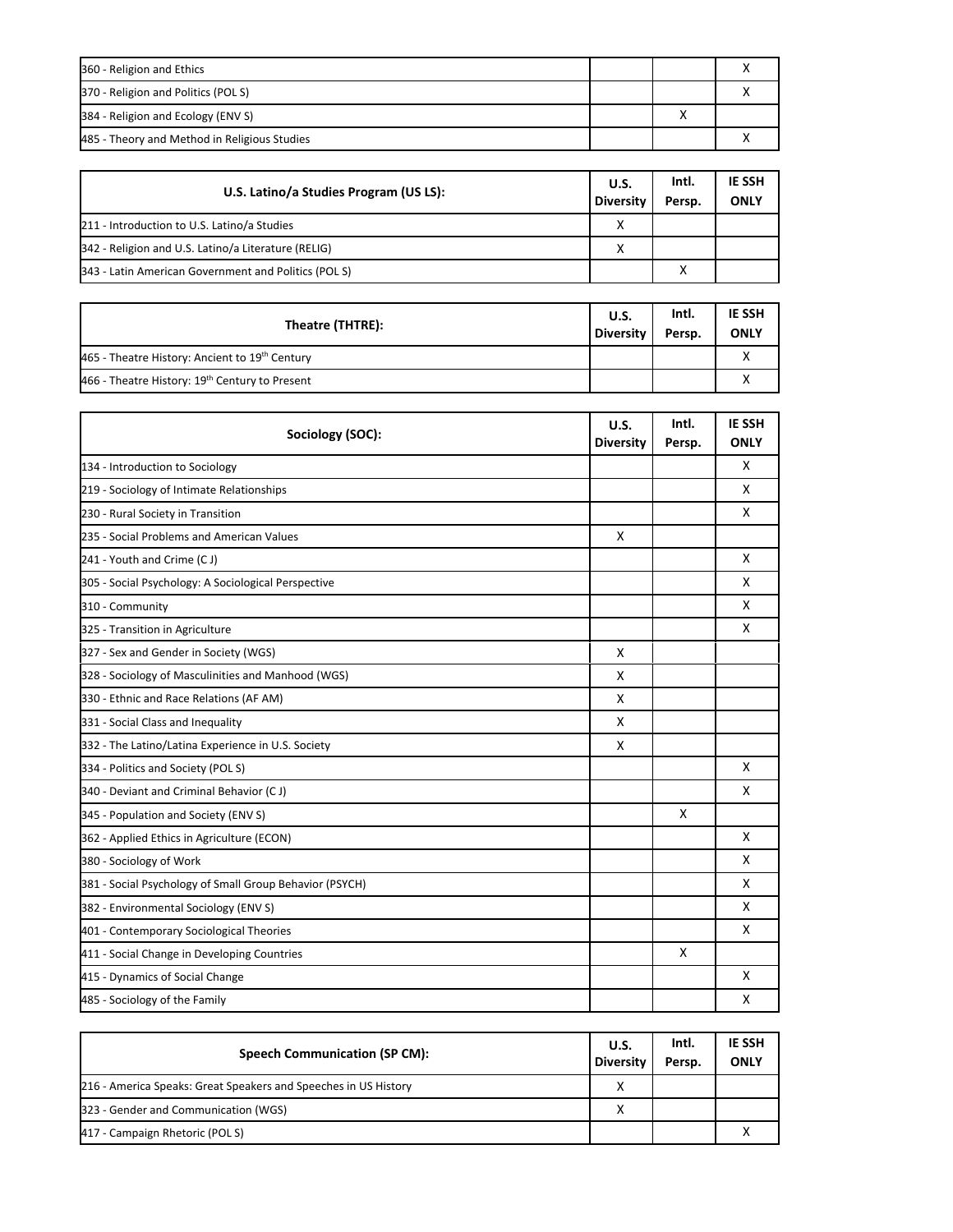| Women's and Gender Studies (WGS):                                               | U.S.<br><b>Diversity</b> | Intl.<br>Persp. | <b>IE SSH</b><br><b>ONLY</b> |
|---------------------------------------------------------------------------------|--------------------------|-----------------|------------------------------|
| 201 - Introduction to Women's and Gender Studies                                | X                        |                 |                              |
| 203 - Introduction to Lesbian Studies                                           | X                        |                 |                              |
| 301 - International Perspectives on Women and Gender                            |                          | X               |                              |
| 307 - Women in Science and Engineering (BIOL)                                   | X                        |                 |                              |
| 321 - Economics of Discrimination (ECON)                                        | X                        |                 |                              |
| 323 - Gender and Communication (SP CM)                                          | X                        |                 |                              |
| 327 - Sex and Gender in Society (SOC)                                           | X                        |                 |                              |
| 328 - Sociology of Masculinities and Manhood (SOC)                              | X                        |                 |                              |
| 336 - Religion and Gender (RELIG)                                               | X                        |                 |                              |
| 338 - Feminist Philosophy (PHIL)                                                | X                        |                 |                              |
| 340 - Women's Literature (ENGL)                                                 | X                        |                 |                              |
| 345 - Women and Literature: Selected Topics (ENGL)                              | X                        |                 |                              |
| 346 - Psychology of Women (PSYCH)                                               | X                        |                 |                              |
| 350 - Women of Color in the U.S. (AF AM)                                        | X                        |                 |                              |
| 374 - Sex, Gender, and Culture in the Ancient Mediterranean World (CL ST, HIST) |                          | X               |                              |
| 380 - History of Women in Science, Technology, and Medicine (HIST)              | X                        |                 |                              |
| 385 - Women in Politics (POL S)                                                 | X                        |                 |                              |
| 386 - History of Women in America (HIST)                                        | X                        |                 |                              |
| 401 - Feminist Theories                                                         |                          |                 | X                            |
| 422 - Women, Men, and the English Language (ENGL, LING)                         | X                        |                 |                              |
| 444/544 - Cross-cultural Perspectives on Gender and Sexuality (ANTHR)           |                          |                 | X                            |
| 494 - Women/Gender in Art (ART H)                                               | X                        |                 |                              |
| ** Be sure to check the current catalog for prerequisites.**                    |                          |                 |                              |

Last Updated 01/2022 JAL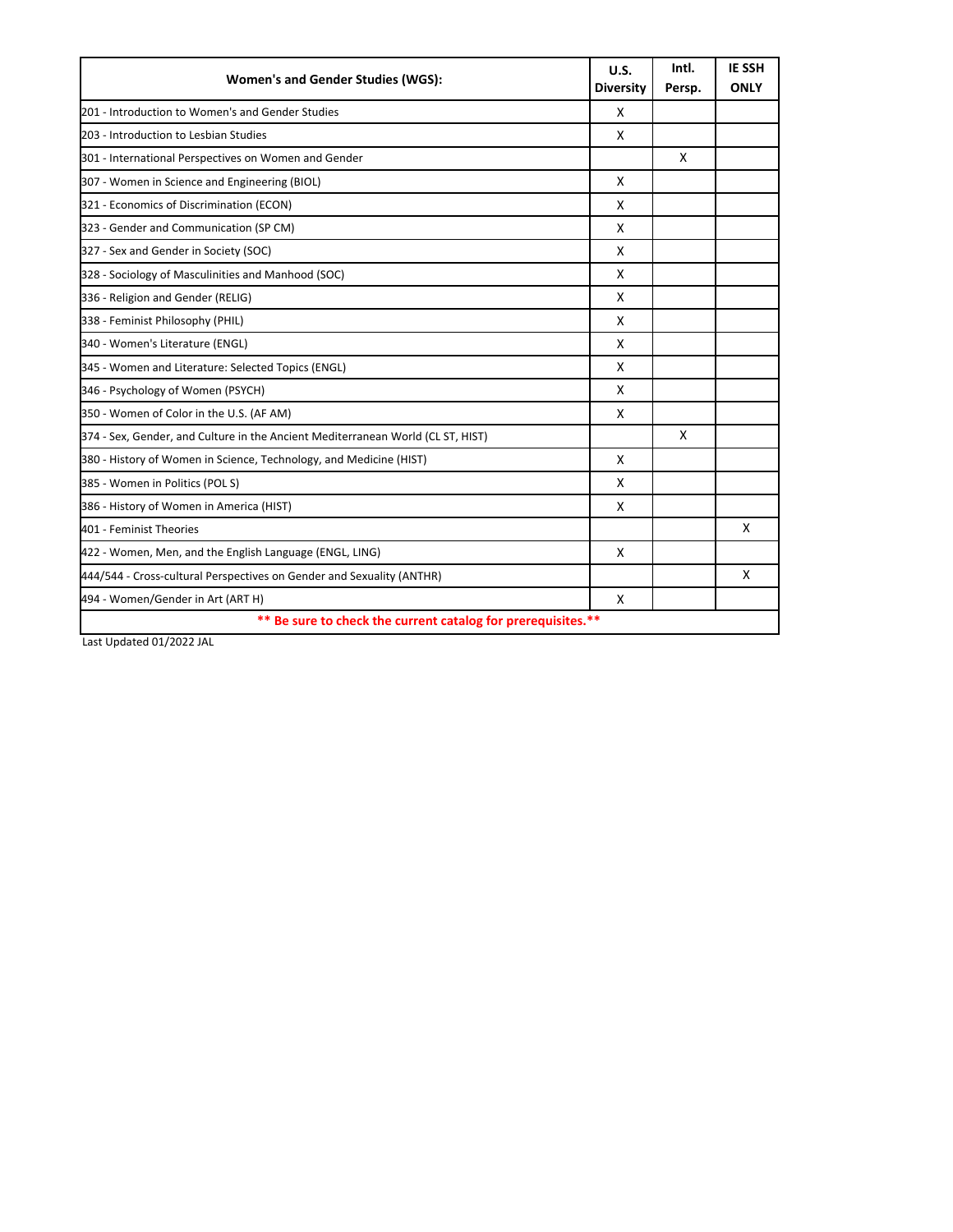# *Courses Not Offered in 2021-2022 Catalog*

**The courses listed below are approved for Industrial Engineering majors, but are not being offered in the 2021- 2022 academic year. If you took one of these courses in the past, it will still count towards your IE degree.**

|                   | <b>Engineering Electives not in 2020-2021 Catalog</b>                                                                                      |                                                                                                                                                        |                                                 |
|-------------------|--------------------------------------------------------------------------------------------------------------------------------------------|--------------------------------------------------------------------------------------------------------------------------------------------------------|-------------------------------------------------|
| A E 423x          | Energy and the Environment                                                                                                                 | MATH 160 or higher, PHYS 221, A B E<br>216 or ME 270                                                                                                   | F.                                              |
| C E 430x          | Anerobic Biproducts                                                                                                                        | CE 326                                                                                                                                                 | <b>VARIES</b>                                   |
| C E 511           | Bioprocessing and Bioproducts (A B E)                                                                                                      | A B E 216, C E 326 or equivalent, MATH<br>160 or MATH 165, CHEM 167 or higher,<br>BIOL 173 or BIOL 211 or higher, Senior<br>or Graduate classification | F.                                              |
| <b>CON E 454x</b> | <b>Building Energy Modeling</b>                                                                                                            | <b>CON E 354</b>                                                                                                                                       | F.                                              |
| <b>CPR E 467</b>  | Multidisciplinary Engineering Design II (AER E, E E,<br>ENGR, I E, M E, MAT E)                                                             | Student must be within two semesters of<br>graduation and permission of instructor.                                                                    | Alt. F.,<br>Alt. S.,<br>offered<br>irregularly. |
| E E 467           | Multidisciplinary Engineering Design II (AER E, CPR E,<br>ENGR, I E, M E, MAT E)                                                           | Student must be within two semesters of<br>graduation and permission of instructor.                                                                    | Alt. F.,<br>Alt. S.,<br>offered<br>irregularly. |
| <b>ECON 333</b>   | Advanced Farm Business management                                                                                                          | <b>ECON 230</b>                                                                                                                                        | VARIES                                          |
| E M 345           | <b>Engineering Dynamics</b>                                                                                                                | E M 274, credit or enrollment in MATH<br>266 or 267                                                                                                    | F.S.SS.                                         |
| IE 222            | Design & Analysis Methods for Systems<br>Improvements *Only an Engr Topic Elective for<br>students who began I E program before Fall 2014. | I E 248; credit and enrollment in I E 271                                                                                                              | ls.                                             |
| E 347X            | <b>Medical Manufacturing</b>                                                                                                               | <b>MAT E 273</b>                                                                                                                                       | <b>VARIES</b>                                   |
| I E 409           | <b>Interdisciplinary Systems Effectiveness</b>                                                                                             | Junior or Senior classification                                                                                                                        | F.SS.                                           |
| <b>IE 578X</b>    | Human-Centered Design and Manufacturing                                                                                                    |                                                                                                                                                        | VARIES                                          |
| <b>MAT E 363</b>  | <b>Materials for Wind Energy</b>                                                                                                           | <b>ENGR 340</b>                                                                                                                                        | S                                               |
| <b>MAT E 442</b>  | Structure/Property Relations in Nonferrous Metals                                                                                          | MAT E 215 or 273 or 392                                                                                                                                | F.                                              |
| M E 446           | Power Plant Design                                                                                                                         | M E 332, credit or enrollment in M E 335                                                                                                               | F.                                              |
| M E 540           | <b>Solar Energy Systems</b>                                                                                                                | ME 436                                                                                                                                                 | F.                                              |
| <b>MGMT 313</b>   | <b>Feasibility Analysis and Business Planning</b>                                                                                          | <b>MGMT 310</b>                                                                                                                                        | F.S.                                            |
| <b>STAT 407</b>   | Methods of Multivariate Analysis                                                                                                           | STAT 301 or STAT 326 or STAT 401,<br>knowledge of matrix algebra                                                                                       | F.                                              |

| SSH Classes not in 2020-2021 Catalog                                         | U.S.<br><b>Diversity</b> | Intl.<br>Persp. | <b>IE SSH</b><br><b>ONLY</b> |
|------------------------------------------------------------------------------|--------------------------|-----------------|------------------------------|
| AF AM 348 - Cont. African American Literature                                | x                        |                 |                              |
| AM IN 323 - Topics in Latin American Anthropology (ANTHR)                    |                          |                 | x                            |
| AM IN 328 - American Indian Religions (RELIG)                                | X                        |                 |                              |
| AM IN 342 - American Indian Women Writers (W S) (ENGL)                       | x                        |                 |                              |
| AM IN 432 - Current Issues in Native North America (now listed as AM IN 332) | x                        |                 |                              |
| ANTHR 333 - Asian American Material Cultures (HIST)                          | X                        |                 |                              |
| ANTHR 337 - Andean Archaeology                                               |                          | x               |                              |
| ANTHR 412 - Psychological Anthropology                                       | X                        |                 |                              |
| ANTHR 432 - Current Issues in Nat. N. America (now listed as ANTHR 332)      | x                        |                 |                              |
| ANTHR 439 - Medical Anthropology                                             |                          | x               |                              |
| ARCH 222 - History of Architecture II                                        |                          | x               |                              |
| ART H 181 - Origins and Evolution of Modern Design                           |                          |                 | х                            |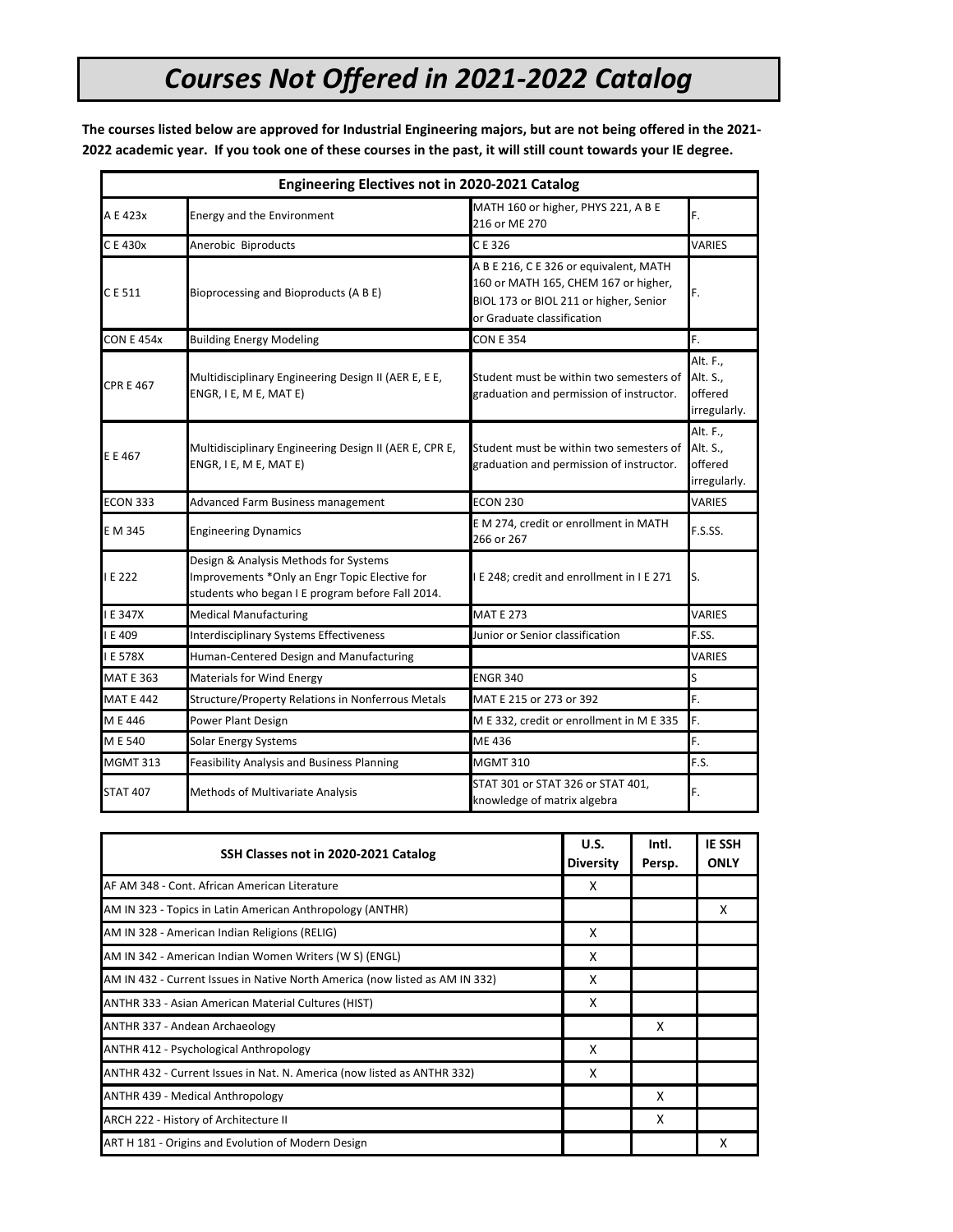| ART H 481 - Art and Architecture of India                         |   | х |   |
|-------------------------------------------------------------------|---|---|---|
| CL ST 404 - Roman Social History                                  |   |   | x |
| C R P 253 - Survey of Community and Regional Planning             |   |   | x |
| CRP 270 - Forces Shaping Our Metropolitan Env. (DSN S 270)        | x |   |   |
| CZECH 101 - Elementary Czech                                      |   |   | x |
| CZECH 102 - Elementary Czech II                                   |   | X |   |
| CZECH 201 - Intermediate Czech I                                  |   | х |   |
| CZECH 202 - Intermediate Czech II                                 |   | X |   |
| DSN S 181 - Origins and Evolution of Modern Design                |   |   | x |
| DSN S 221 - History of Architecture I (ARCH)                      |   | X |   |
| DSN S 222 - History of Architecture II (ARCH)                     |   | х |   |
| DSN S 270 - Forces Shaping Our Metropolitan Environment           | X |   |   |
| DSN S 280 - History of Art I (ART H)                              |   | X |   |
| DSN S 281 - History of Art II (ART H)                             |   | X |   |
| DSN S 371 - History of Modern Landscapes, 1750 to Present         |   |   | X |
| DSN S 373 - Gardens and Landscapes from Antiquity to 1750         |   | X |   |
| DSN S 382 - Art and Architecture in Asia                          |   | х |   |
| DSN S 383 - Greek and Roman Art                                   |   |   | x |
| DSN S 385 - Renaissance Art                                       |   |   | x |
| DSN S 388 - Modern Art and Theory                                 |   |   | x |
| DSN S 395 - Art and Theory Since 1945                             | x |   |   |
| DSN S 396 - History of Photography                                |   |   | x |
| DSN S 481 - Art and Architecture in India                         |   | х |   |
| DSN S 487 - Nineteenth Century Art                                |   |   | x |
| DSN S 494 - Women/Gender in Art                                   | x |   |   |
| <b>ECON 308 - Agent-Based Computational Economics</b>             |   |   | x |
| ECON 312 - History of Economic Thought                            |   |   | х |
| <b>ECON 370 - Comparative Capitalism and Economic Transitions</b> |   | X |   |
| ECON 378 - Retirement Planning and Employee Benefits              | х |   |   |
| ECON 458 - Economic Systems for Electric Power Planning (E E)     |   |   | x |
| <b>ENGL 205 - Popular Culture Analysis</b>                        |   |   | х |
| <b>ENGL 231 - Readings in American Literature &amp; Culture</b>   |   |   | x |
| <b>ENGL 301 - Cultural Studies</b>                                |   |   | x |
| ENGL 342 - American Indian Women Writers (AM IN, W S)             | x |   |   |
| <b>ENGL 348 - Cont. African American Literature</b>               | x |   |   |
| ENGL 366 - Studies in Drama                                       |   |   | x |
| <b>ENGL 374 - Studies in British Literature: The Renaissance</b>  |   | х |   |
| ENGL 378 - Studies in British Literature: 1900 to Present         |   |   | x |
| <b>ENGL 384 - 20th Century &amp; Contemporary Literature</b>      |   |   | х |
| <b>ENGL 482 - Environmental Politics &amp; Policies</b>           |   |   | x |
| ENV S 472 - U.S. Environmental History (HIST)                     |   |   | х |
| FRNCH 310 - French Pronunciation and Phonetics                    |   |   | x |
| <b>FRNCH 314 - Textual Analysis</b>                               |   |   | х |
| FRNCH 333 - Modern French Literature                              |   | X |   |
| FRNCH 334 - The French Literary Tradition                         |   | х |   |
| FRNCH 375 - Contemporary France and the Francophone World         |   | х |   |
| FRNCH 395 - Study Abroad                                          |   | х |   |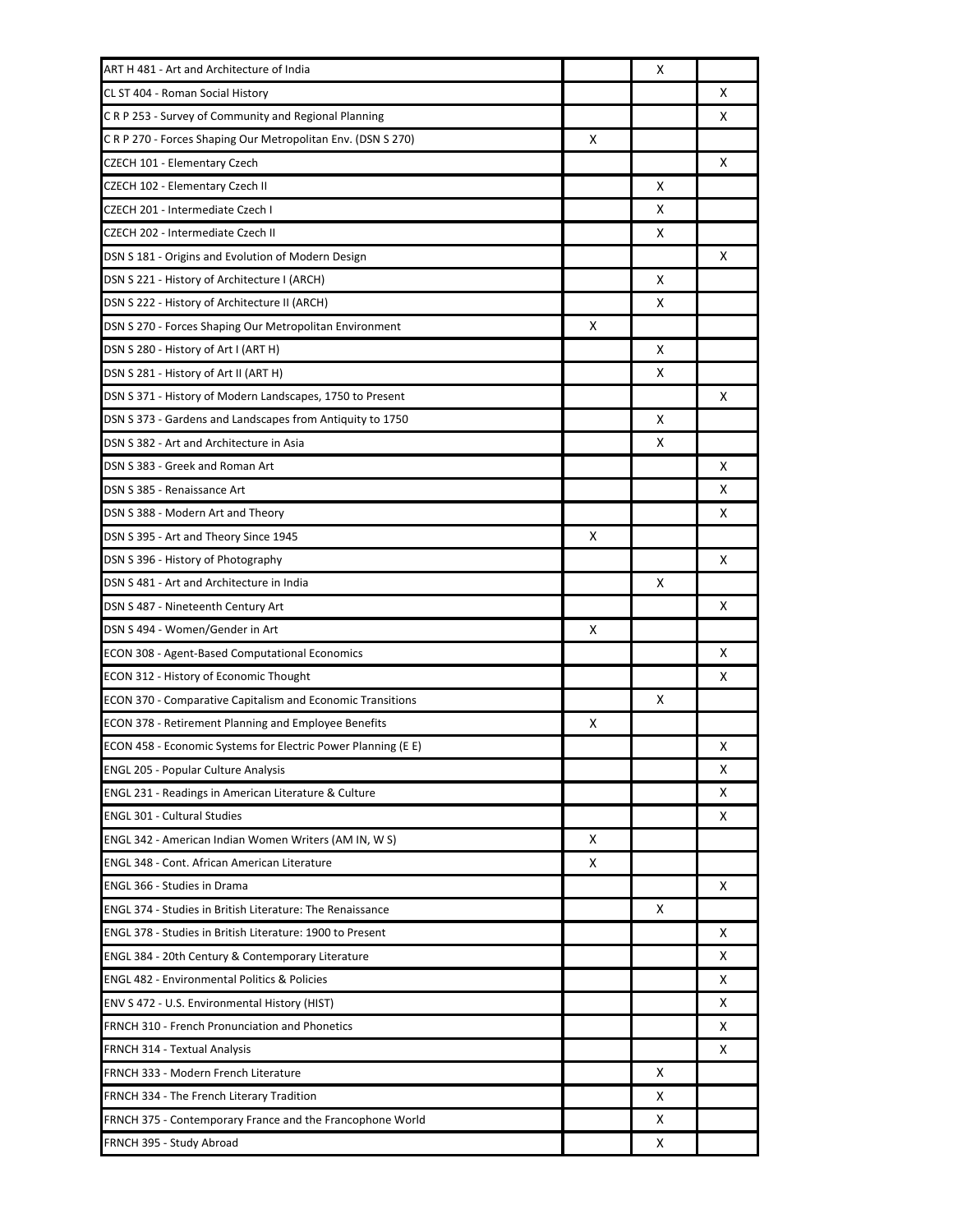| FRNCH 440 - Topics in French Studies                                           |   | x |   |
|--------------------------------------------------------------------------------|---|---|---|
| FRNCH 471 - Foundations of French Civilization                                 |   | x |   |
| FRNCH 472 - Modern France and French Civilization                              |   | х |   |
| FS HN 432 - World Food Issues: Past and Present (AGRON, ENV S, T SC)           |   | X |   |
| GER 471 - Foundations of German Civilization                                   |   |   | X |
| GER 472 - Topics in German Cultural Studies (now listed as GER 476)            |   |   | х |
| GREEK 101 - Elementary Ancient and New Testament Greek I                       |   |   | х |
| GREEK 102 - Elementary Ancient and New Testament Greek II                      |   | X |   |
| <b>GREEK 201 - Intermediate Classical Greek</b>                                |   | х |   |
| <b>GREEK 332 - Introduction to Classical Greek Literature</b>                  |   | х |   |
| GREEK 441 - Advanced Readings in Greek Literature                              |   | х |   |
| GREEK 442 - Advanced Topics in Greek Literature                                |   | x |   |
| <b>HIST 225 - Introduction to Asian American Studies</b>                       | x |   |   |
| HIST 240 - Latina/o History (US LS)                                            | x |   |   |
| HIST 245 - Introduction to Latin American History                              |   | x |   |
| HIST 285 - Modern Wonders of the World                                         |   |   | x |
| HIST 305 - Cultural Heritage of the Modern World                               |   |   | x |
| HIST 323 - Science and Religion (RELIG)                                        |   | x |   |
| HIST 339 - U.S.-Asian Relations                                                |   | х |   |
| HIST 351 - Social and Cultural History of American People I                    |   |   | x |
| HIST 352 - Social and Cultural History of American People II                   |   |   | х |
| HIST 355 - Early American Republic                                             |   |   | х |
| HIST 356 - U.S. Civil War and Reconstruction Era                               |   |   | х |
| HIST 371 - The Holocaust in Text, Image, and Memory                            |   | х |   |
| HIST 388 - History of Modern Astronomy                                         |   |   | х |
| HIST 404 - Roman Social History                                                |   |   | х |
| HIST 410 - 19th Century Europe                                                 |   |   | х |
| HIST 425 - History of Modern Germany II                                        |   | x |   |
| HIST 454 - Slavery and the Crisis of Union                                     |   |   | x |
| HIST 456 - American Family History                                             |   |   | х |
| HIST 462 - History of American Thought I                                       |   |   | х |
| HIST 463 - History of American Thought II                                      |   |   | х |
| HIST 464 - Nineteenth Century America                                          |   |   | х |
| HIST 466 - North American Expansion                                            |   |   | х |
| HIST 469 - Contemporary America                                                |   |   | х |
| HIST 470 - The United States and the Cold War I                                |   |   | х |
| HIST 471 - The United States and the Cold War II                               |   |   | х |
| HIST 472 - U.S. Environmental History (ENVS)                                   |   |   | х |
| HIST 483 - History of Social and Behavioral Sciences                           |   |   | X |
| HIST 484 - Science, Technology, Medicine, and Public Policy                    |   |   | х |
| HIST 489 - History of American Science                                         |   |   | х |
| HD FS 349 - Parenting and Family Diversity Issues (now listed under HD FS 249) | X |   |   |
| LAS 211 - Introduction to U.S. Latino/a Studies                                | х |   |   |
| LAS 225 - Introduction to Asian American Studies                               | х |   |   |
| LAS 325 - Introduction to Asian American Studies                               | х |   |   |
| LAS 385 - The Holocaust                                                        |   | x |   |
| LATIN 201 - Intermediate Latin                                                 |   | х |   |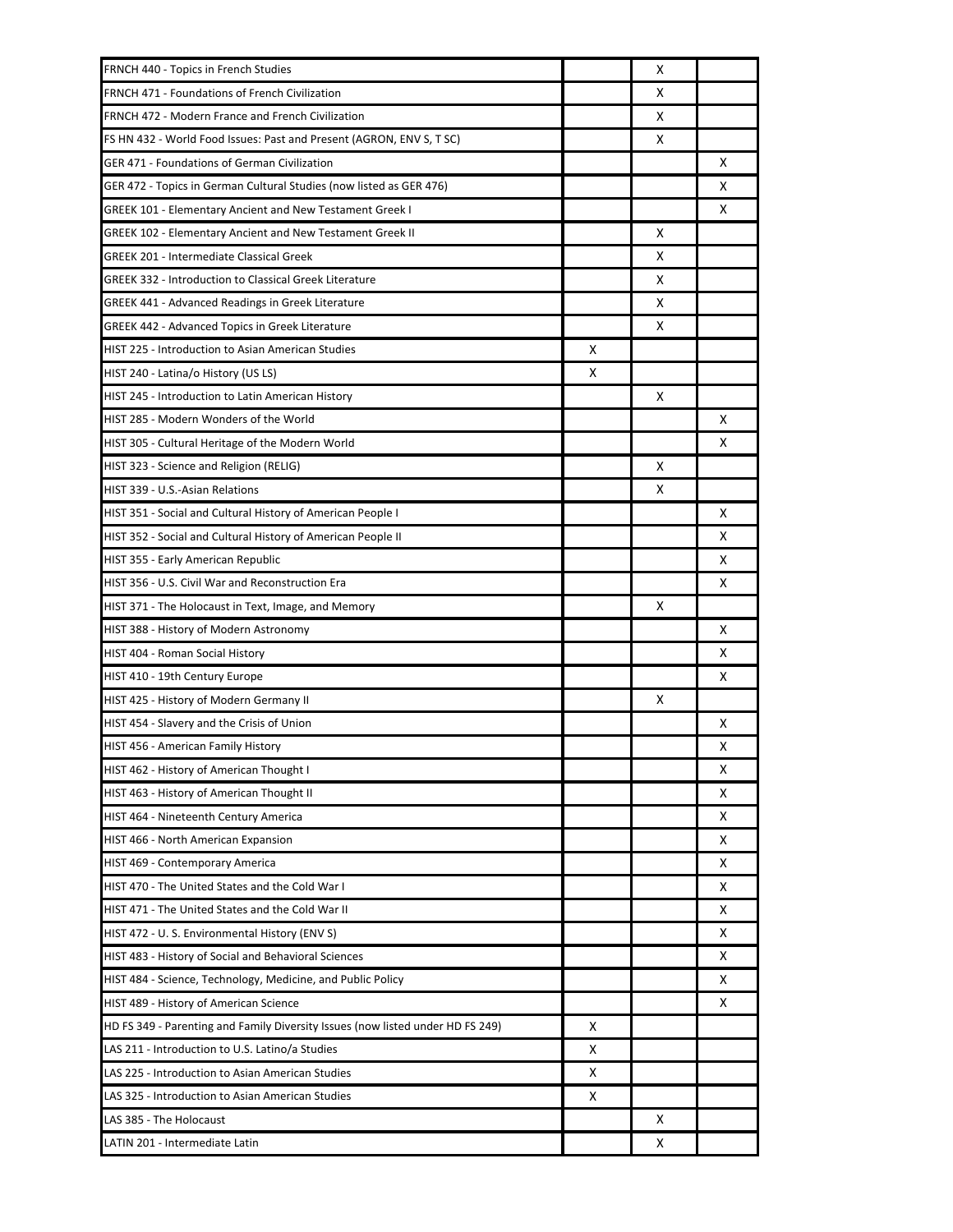| LATIN 332 - Introduction to Latin Literature                                 |   | х |   |
|------------------------------------------------------------------------------|---|---|---|
| LATIN 441 - Advanced Readings in Latin Literature                            |   | x |   |
| LATIN 442 - Advanced Topics in Latin Literature                              |   | х |   |
| M S 283 - The U.S. Army in American Society to 1917                          |   |   | X |
| MUSIC 471 - Tones of Florence - A Study in Humanism                          |   | x |   |
| PHIL 381 - Philosophy of the Social and Behavioral Sciences                  |   |   | x |
| PHIL 460 - Epistemology and Metaphysics                                      |   |   | x |
| PHIL 480 - Controversies in Science                                          |   |   | x |
| PHIL 483 - Philosophy of Biology                                             |   |   | x |
| POL S 311 - Municipal Government and Politics                                |   |   | x |
| POL S 332X - Latino Politics                                                 | X |   |   |
| POL S 341 - Politics of Japan                                                |   | x |   |
| POL S 345 - Immigration Policy                                               |   | x |   |
| POL S 371 - Public Organizations and Leadership                              |   |   | x |
| POL S 406 - Public Opinion and Voting Behavior (now listed as POL S 306)     |   |   | x |
| POL S 410 - Iowa Government and Politics                                     |   |   | x |
| POL S 433 - American Political Thought                                       |   |   | x |
| POL S 451 - International Politics of Asia                                   |   |   | x |
| POL S 464 - Political Parties and Interest Groups                            |   |   | х |
| POL S 470 - Political Game Theory                                            |   |   | x |
| POL S 483 - Law and Management                                               |   |   | X |
| POL S 485 - Comparative Public Administration                                |   |   | x |
| POL S 486 - Science, Technology, and Public Policy (now listed as POL S 335) |   |   | х |
| POLSH 101 - Elementary Polish I                                              |   |   | x |
| POLSH 102 - Elementary Polish II                                             |   | х |   |
| POLSH 201 - Intermediate Polish I                                            |   | Χ |   |
| POLSH 202 - Intermediate Polish II                                           |   | х |   |
| PORT 202 - Intermediate Portuguese II                                        |   |   | x |
| PORT 301 - Advanced Grammar, Composition, and Conversation                   |   |   | x |
| PORT 321 - Luso-Brazilian Civilization and Culture                           |   |   | x |
| PORT 330 - Readings in Luso-Brazilian                                        |   |   | х |
| PORT 370 - Luso-Brazilian Topics in English Translation                      |   |   | х |
| PSYCH 318 - Thinking and Decision Making                                     |   |   | х |
| PSYCH 401 - History of Psychology                                            |   |   | х |
| RELIG 260 - Religious Ethics (now listed under RELIG 360)                    |   |   | х |
| RELIG 280 - Introduction to Catholicism                                      |   |   | х |
| RELIG 323 - Science and Religion (HIST)                                      |   | х |   |
| RELIG 328 - American Indian Religions (AM IN)                                | X |   |   |
| RELIG 333 - Introduction to Judaism                                          |   | х |   |
| RELIG 338 - Latino/a Religious Experience                                    |   |   | х |
| RELIG 356 - African Religions                                                |   | х |   |
| RELIG 376 - Classical Archaeology (ANTHR, CL ST)                             |   | Χ |   |
| RELIG 377 - Social Dimensions of Religion (SOC)                              |   |   | х |
| RELIG 453 - Buddhism                                                         |   | х |   |
| RUS 320 - Russia Today (now listed as RUS 375)                               |   |   | х |
| RUS 376 - Topics in Russian, East European, and Eurasian Studies             |   |   | х |
| RUS 401 - Advanced Composition and Conversation                              |   |   | х |